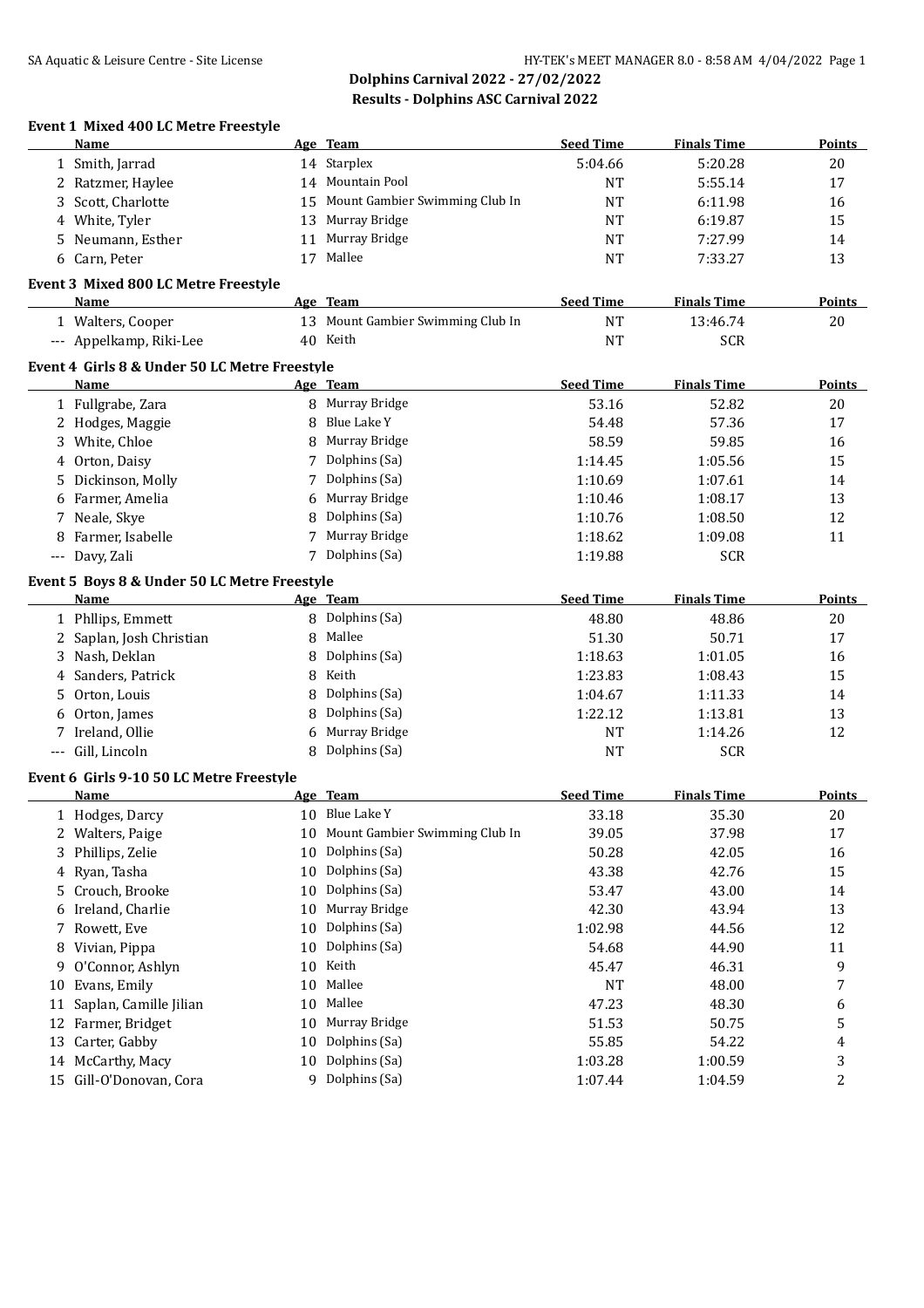**Dolphins Carnival 2022 - 27/02/2022 Results - Dolphins ASC Carnival 2022**

#### **(Event 6 Girls 9-10 50 LC Metre Freestyle)**

| Name               | Age Team         | <b>Seed Time</b> | <b>Finals Time</b> | Points |
|--------------------|------------------|------------------|--------------------|--------|
| 16 Altus, Erin     | 9 Dolphins (Sa)  | 1:15.12          | 1:07.06            |        |
| 17 Tink, Matilda   | 10 Dolphins (Sa) | 54.77            | 1:08.52            |        |
| 18 Sanders, Emily  | 9 Keith          | 1:08.16          | 1:08.79            |        |
| 19 Mcgregor, Missy | 9 Dolphins (Sa)  | 1:13.45          | 1:09.66            |        |
| 20 Orton, Felicity | 10 Dolphins (Sa) | 1:16.74          | 1:12.35            |        |
| 21 Carpenter, Kate | Dolphins (Sa)    | 1:22.63          | 1:13.51            |        |

## **Event 7 Boys 9-10 50 LC Metre Freestyle**

|       | Name                 |    | Age Team                       | <b>Seed Time</b> | <b>Finals Time</b> | <b>Points</b> |
|-------|----------------------|----|--------------------------------|------------------|--------------------|---------------|
|       | 1 Burford, Darcy     | 10 | Mount Gambier Swimming Club In | 39.01            | 40.93              | 20            |
|       | 2 Dodson, Flynn      | 10 | Dolphins (Sa)                  | 46.21            | 46.41              | 17            |
|       | 3 Dickinson, Harry   | 9  | Dolphins (Sa)                  | 49.32            | 46.75              | 16            |
|       | 4 Wegener, Ben       | 10 | Dolphins (Sa)                  | 51.59            | 47.87              | 15            |
|       | 5 Finlayson, Charlie | 10 | Dolphins (Sa)                  | 57.97            | 50.96              | 14            |
|       | 6 Mcgregor, Digby    | 10 | Dolphins (Sa)                  | 58.35            | 52.30              | 13            |
|       | 7 Neale, Tate        | 10 | Dolphins (Sa)                  | 52.13            | 52.67              | 12            |
|       | 8 Koch, Xavier       |    | 9 Dolphins (Sa)                | <b>NT</b>        | 52.77              | 11            |
| 9     | Nash, Hunter         | 10 | Dolphins (Sa)                  | 1:01.75          | 54.68              | 9             |
| 10    | Schneider, Bentley   | 9  | Dolphins (Sa)                  | 1:00.00          | 57.00              | 7             |
| 11    | Cook, Max            | 10 | Dolphins (Sa)                  | 1:05.68          | 58.09              | 6             |
| 12    | Excell, Beau         | 9  | Dolphins (Sa)                  | 1:01.53          | 1:01.37            | 5             |
|       | 13 Arney, Mitchell   | 9  | Dolphins (Sa)                  | 1:06.81          | 1:06.08            | 4             |
| 14    | Lusher, Blair        | 10 | Dolphins (Sa)                  | 1:09.36          | 1:07.19            | 3             |
| $---$ | Pudney, Max          | 9  | Mallee                         | <b>NT</b>        | <b>NS</b>          |               |
| $---$ | Swan, Hugo           | 9  | Murray Bridge                  | NT               | <b>SCR</b>         |               |

## **Event 8 Girls 11-12 50 LC Metre Freestyle**

|    | Name                   |    | Age Team                       | <b>Seed Time</b> | <b>Finals Time</b> | Points         |
|----|------------------------|----|--------------------------------|------------------|--------------------|----------------|
|    | 1 Dening, Lucy         | 12 | Mount Gambier Swimming Club In | 32.14            | 34.41              | 20             |
| 2. | Whitford, Mae          | 12 | Keith                          | 36.28            | 35.89              | 17             |
| 3. | Davy, Ella             | 12 | Murray Bridge                  | 35.79            | 36.34              | 16             |
| 4  | Meakins, Alekza        | 12 | Dolphins (Sa)                  | 36.92            | 37.21              | 15             |
| 5. | Ireland, Ella          | 12 | Murray Bridge                  | 37.40            | 38.17              | 14             |
| 6  | Orton, Anna            | 12 | Dolphins (Sa)                  | 44.39            | 38.56              | 13             |
| 7. | Vivian, Eliza          | 12 | Dolphins (Sa)                  | 41.73            | 39.98              | 12             |
| 8  | Neumann, Esther        | 11 | Murray Bridge                  | 39.89            | 41.19              | 11             |
| 9  | Harvey, Zoe            | 12 | Dolphins (Sa)                  | 41.97            | 41.20              | 9              |
| 10 | Finlayson, Leini       | 11 | Dolphins (Sa)                  | 45.16            | 41.70              | 7              |
| 11 | Phillips, Talise       | 11 | Dolphins (Sa)                  | 41.48            | 41.75              | 6              |
| 12 | Crouch, Chloe          | 12 | Dolphins (Sa)                  | 45.48            | 42.07              | 5              |
| 13 | Oxlade, Jessica        | 11 | Mount Gambier Swimming Club In | 40.93            | 42.40              | 4              |
| 14 | Wegener, Ella          | 12 | Dolphins (Sa)                  | 45.01            | 43.13              | 3              |
| 15 | Saplan, Chloe Althea   | 12 | Mallee                         | 43.11            | 43.25              | $\overline{c}$ |
| 16 | Bressington, Alexandra | 11 | Mallee                         | 45.61            | 43.74              | $\mathbf{1}$   |
| 17 | Purvis, Lilly          | 12 | Murray Bridge                  | 43.73            | 43.89              |                |
| 18 | Koch, Scarlett         | 11 | Dolphins (Sa)                  | <b>NT</b>        | 45.06              |                |
| 19 | Brooksby, Esha         | 11 | Mount Gambier Swimming Club In | 45.85            | 45.66              |                |
| 20 | Swan, Gabrielle        | 12 | Murray Bridge                  | 46.62            | 46.97              |                |
| 21 | Swan, Clara            | 11 | Murray Bridge                  | <b>NT</b>        | 48.31              |                |
| 22 | Orton, Elsie           | 11 | Dolphins (Sa)                  | 54.12            | 49.13              |                |
| 23 | Smith, Eliza           | 11 | Starplex                       | 47.67            | 49.80              |                |
|    | 24 Lusher, Sienna      | 11 | Dolphins (Sa)                  | <b>NT</b>        | 50.55              |                |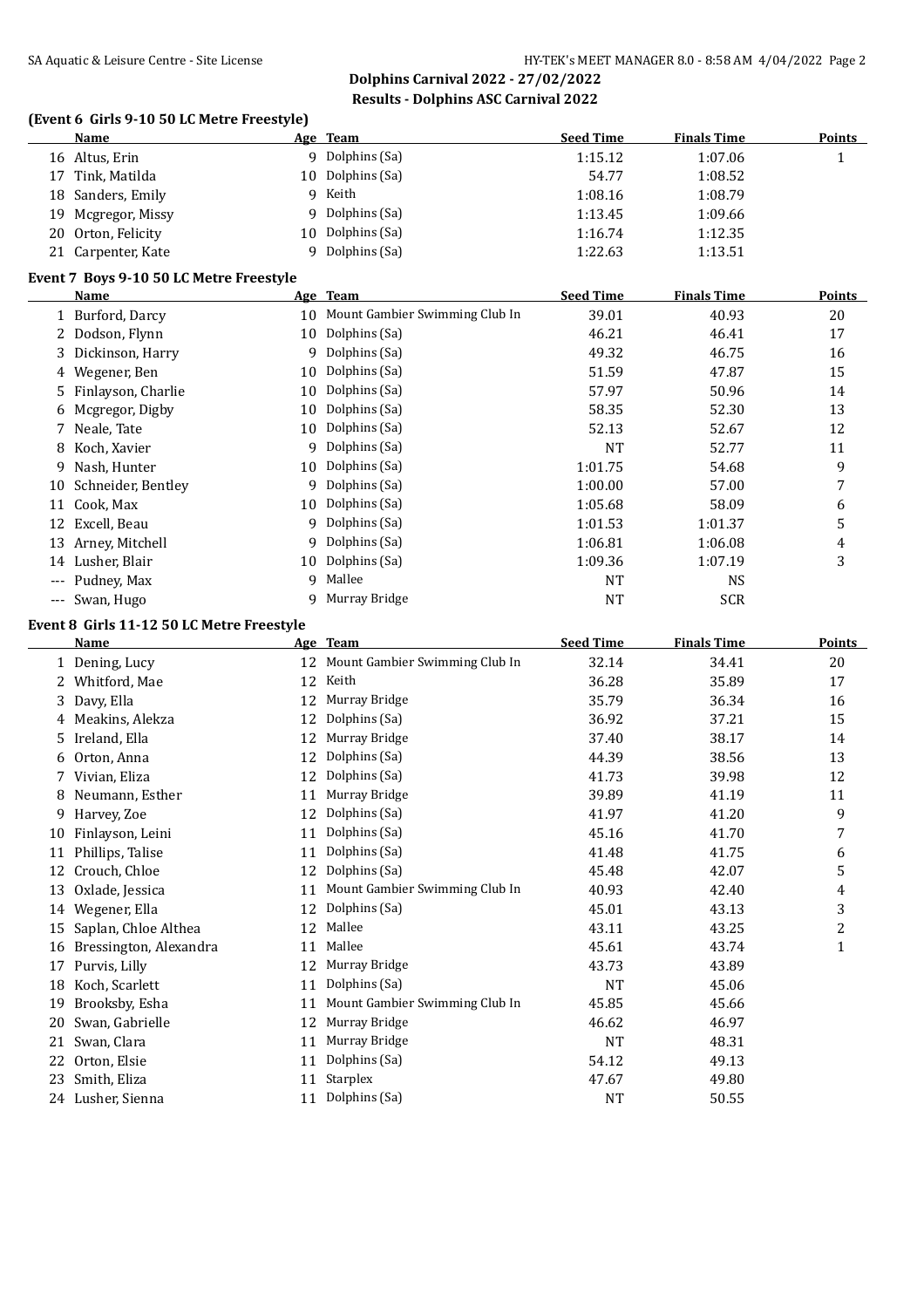**Dolphins Carnival 2022 - 27/02/2022 Results - Dolphins ASC Carnival 2022**

# **(Event 8 Girls 11-12 50 LC Metre Freestyle)**

|              | Name                                       |    | Age Team                          | <b>Seed Time</b> | <b>Finals Time</b> | <b>Points</b> |
|--------------|--------------------------------------------|----|-----------------------------------|------------------|--------------------|---------------|
|              | 25 Harvey, Lilly                           | 11 | Dolphins (Sa)                     | 1:01.32          | 52.33              |               |
|              | 26 Mead, Bella                             | 11 | Dolphins (Sa)                     | 1:13.17          | 54.38              |               |
| 27           | Excell, Olivia                             | 11 | Dolphins (Sa)                     | <b>NT</b>        | 55.36              |               |
|              | --- Forster, Ella                          | 12 | Clovercrest                       | 33.31            | <b>NS</b>          |               |
|              | Event 9 Boys 11-12 50 LC Metre Freestyle   |    |                                   |                  |                    |               |
|              | Name                                       |    | Age Team                          | <b>Seed Time</b> | <b>Finals Time</b> | Points        |
|              | 1 Kupsch, Phoenix                          | 11 | Marion                            | 31.03            | 31.09              | 20            |
|              | 2 Quilter, Finn                            | 12 | Dolphins (Sa)                     | 37.69            | 37.53              | 17            |
| 3            | Tink, Harrison                             | 11 | Dolphins (Sa)                     | 38.87            | 39.04              | 16            |
| 4            | Hitchon, Alex                              | 11 | Mount Gambier Swimming Club In    | 40.43            | 40.92              | 15            |
| 5.           | Grosser, Clarrie                           | 11 | Dolphins (Sa)                     | 45.09            | 43.24              | 14            |
| 6            | Belluzzo, Darcy                            | 11 | Dolphins (Sa)                     | 50.32            | 45.89              | 13            |
| 7            | Dodson, Cooper                             | 12 | Dolphins (Sa)                     | 45.51            | 45.92              | 12            |
|              |                                            | 12 | Dolphins (Sa)                     | 48.30            |                    |               |
| 8            | Orton, Henry                               |    |                                   |                  | 47.10              | 11            |
| 9            | Gill-O'Donovan, Oisin                      | 11 | Dolphins (Sa)                     | 49.64            | 49.49              | 9             |
|              | 10 Longbottom, Toby                        | 12 | Dolphins (Sa)                     | 1:01.02          | 49.70              | 7             |
| 11           | Orton, Jack                                | 11 | Dolphins (Sa)                     | 54.69            | 55.30              | 6             |
|              | 12 Dawes, Jack                             | 11 | Dolphins (Sa)                     | 1:06.99          | 58.63              | 5             |
|              | 13 Blackwell, Logan                        | 12 | Dolphins (Sa)                     | 59.76            | 1:01.95            | 4             |
|              | Event 10 Girls 13-14 50 LC Metre Freestyle |    |                                   |                  |                    |               |
|              | Name                                       |    | Age Team                          | <b>Seed Time</b> | <b>Finals Time</b> | <b>Points</b> |
|              | 1 Starr, Annabelle                         |    | 14 Mountain Pool                  | 31.78            | 32.23              | 20            |
|              | 2 Brooksby, Nevae                          | 13 | Mount Gambier Swimming Club In    | 36.07            | 35.24              | 17            |
| 3            | Schellen, Kaylee                           | 13 | Murray Bridge                     | 35.27            | 35.98              | 16            |
|              | 4 Hitchon, Caitlin                         | 13 | Mount Gambier Swimming Club In    | 36.45            | 36.56              | 15            |
| 5            | Conlon, Stephanie                          | 13 | Dolphins (Sa)                     | <b>NT</b>        | 1:06.87            | 14            |
| ---          | Schneider, Kida                            | 14 | Dolphins (Sa)                     | 33.93            | <b>SCR</b>         |               |
|              | --- Koch, Evie                             | 13 | Dolphins (Sa)                     | <b>NT</b>        | <b>SCR</b>         |               |
|              | Event 11 Boys 13-14 50 LC Metre Freestyle  |    |                                   |                  |                    |               |
|              | Name                                       |    | Age Team                          | <b>Seed Time</b> | <b>Finals Time</b> | Points        |
|              | 1 Kupsch, Tarcan                           | 13 | Marion                            | 31.93            | 31.59              | 20            |
| $\mathbf{2}$ | Smith, Jarrad                              | 14 | Starplex                          | 31.45            | 32.72              | 17            |
| 3            | Neumann, Asher                             | 13 | Murray Bridge                     | 35.91            | 35.35              | 16            |
| 4            | Grosser, Hudson                            | 13 | Dolphins (Sa)                     | 42.62            | 36.22              | 15            |
|              | 5 Rogers, Thomas                           | 14 | Dolphins (Sa)                     | 39.41            | 37.92              | 14            |
|              | 6 Saplan, Cyle Theosanthy                  |    | 13 Mallee                         | 38.54            | 39.13              | 13            |
|              | 7 Neale, Kobi                              | 13 | Dolphins (Sa)                     | 44.13            | 40.47              | 12            |
|              | 8 Finlayson, Lachlan                       | 13 | Dolphins (Sa)                     | 45.85            | 46.57              | 11            |
|              | 9 Carn, Andrew                             |    | 14 Mallee                         | 56.75            | 51.26              | 9             |
|              | Event 12 Girls 15-17 50 LC Metre Freestyle |    |                                   |                  |                    |               |
|              | <b>Name</b>                                |    | Age Team                          | <b>Seed Time</b> | <b>Finals Time</b> | <b>Points</b> |
|              | 1 Holman, Hinako                           |    | 15 Dolphins (Sa)                  | 31.19            | 32.05              | 20            |
|              | 2 Scott, Charlotte                         | 15 | Mount Gambier Swimming Club In    | 36.55            | 34.97              | 17            |
|              |                                            |    |                                   |                  |                    |               |
|              | Event 13 Boys 15-17 50 LC Metre Freestyle  |    |                                   |                  |                    |               |
|              | Name                                       |    | Age Team                          | <b>Seed Time</b> | <b>Finals Time</b> | <b>Points</b> |
|              | 1 Stratford, Elijah                        |    | 15 Mount Gambier Swimming Club In | 27.50            | 29.89              | 20            |
|              | 2 Wegener, Ryan                            |    | 15 Dolphins (Sa)                  | 35.12            | 33.72              | 17            |
|              | 3 Carn, Peter                              |    | 17 Mallee                         | 40.57            | 41.04              | 16            |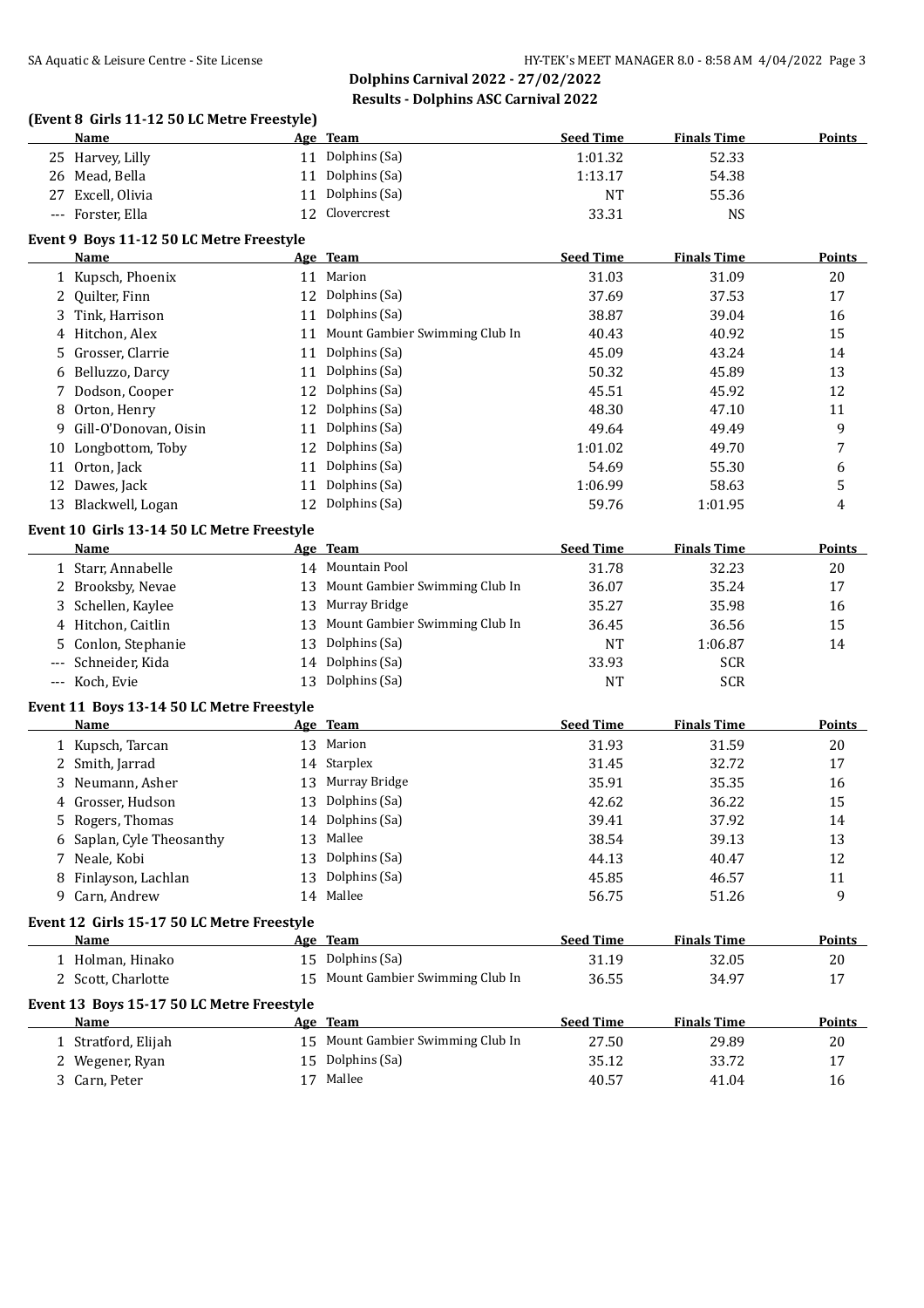**Dolphins Carnival 2022 - 27/02/2022 Results - Dolphins ASC Carnival 2022**

#### **Event 14 Girls 18 & Over 50 LC Metre Freestyle**

|     | <b>Name</b>                                      |    | Age Team                       | <b>Seed Time</b> | <b>Finals Time</b> | <b>Points</b> |
|-----|--------------------------------------------------|----|--------------------------------|------------------|--------------------|---------------|
|     | 1 Langley, Clare                                 |    | 19 Dolphins (Sa)               | <b>NT</b>        | 32.39              | 20            |
|     | 2 Longbottom, Bronwyn                            | 43 | Dolphins (Sa)                  | 33.35            | 35.45              | 17            |
| 3   | Pudney, Rebecca                                  | 42 | Mallee                         | 37.47            | 37.47              | 16            |
| 4   | Neumann, Rachel                                  | 46 | Murray Bridge                  | 43.28            | 46.01              | 15            |
| 5   | Carn, Melissa                                    | 19 | Mallee                         | 44.98            | 46.45              | 14            |
| 6   | Krop, Maryke                                     |    | 75 Keith                       | <b>NT</b>        | 1:09.98            | 13            |
| --- | Finlayson, Fleur                                 | 41 | Dolphins (Sa)                  | 37.76            | <b>SCR</b>         |               |
|     | --- Appelkamp, Riki-Lee                          |    | 40 Keith                       | 39.04            | <b>SCR</b>         |               |
|     | Event 16 Girls 12 & Under 100 LC Metre Freestyle |    |                                |                  |                    |               |
|     | <b>Name</b>                                      |    | Age Team                       | <b>Seed Time</b> | <b>Finals Time</b> | <b>Points</b> |
|     | 1 Hodges, Darcy                                  |    | 10 Blue Lake Y                 | 1:15.08          | 1:20.91            | 20            |
|     | 2 Whitford, Mae                                  | 12 | Keith                          | 1:22.07          | 1:21.52            | 17            |
|     | 3 Davy, Ella                                     | 12 | Murray Bridge                  | 1:34.09          | 1:24.81            | 16            |
| 4   | Meakins, Alekza                                  | 12 | Dolphins (Sa)                  | <b>NT</b>        | 1:28.92            | 15            |
| 5   | Ireland, Ella                                    |    | 12 Murray Bridge               | 1:26.66          | 1:29.28            | 14            |
| 6   | Orton, Anna                                      |    | 12 Dolphins (Sa)               | 1:51.02          | 1:31.41            | 13            |
|     | 7 Walters, Paige                                 | 10 | Mount Gambier Swimming Club In | 1:35.16          | 1:32.35            | 12            |
|     | 8 Vivian, Eliza                                  |    | 12 Dolphins (Sa)               | 1:46.04          | 1:35.38            | 11            |
| 9   | Neumann, Esther                                  | 11 | Murray Bridge                  | 1:44.43          | 1:36.24            | 9             |
| 10  | Crouch, Chloe                                    |    | 12 Dolphins (Sa)               | 1:46.41          | 1:38.60            | 7             |
|     | 11 Ireland, Charlie                              |    | 10 Murray Bridge               | 1:41.33          | 1:39.26            | 6             |
|     | 12 Wegener, Ella                                 | 12 | Dolphins (Sa)                  | NT               | 1:39.71            | 5             |
|     | 13 Finlayson, Leini                              | 11 | Dolphins (Sa)                  | 1:55.85          | 1:42.88            | 4             |
|     | 14 Saplan, Chloe Althea                          | 12 | Mallee                         | <b>NT</b>        | 1:43.70            | 3             |
|     | 15 Bressington, Alexandra                        | 11 | Mallee                         | <b>NT</b>        | 1:44.16            | 2             |
|     | 16 Purvis, Lilly                                 |    | 12 Murray Bridge               | 1:48.80          | 1:45.84            | $\mathbf{1}$  |
|     | 17 Carpenter, Beth                               |    | 11 Dolphins (Sa)               | 2:20.36          | 1:46.27            |               |
| 18  | Brooksby, Esha                                   | 11 | Mount Gambier Swimming Club In | 1:49.84          | 1:48.71            |               |
|     | 19 Swan, Clara                                   | 11 | Murray Bridge                  | <b>NT</b>        | 1:49.26            |               |
| 20  | Swan, Gabrielle                                  | 12 | Murray Bridge                  | 1:48.23          | 1:49.33            |               |
|     | 21 Rowett, Eve                                   | 10 | Dolphins (Sa)                  | 2:18.35          | 1:51.80            |               |
|     | 22 Vivian, Pippa                                 |    | 10 Dolphins (Sa)               | 2:10.96          | 1:52.10            |               |
|     | 23 O'Connor, Ashlyn                              | 10 | Keith                          | 2:08.52          | 1:57.59            |               |
| 24  | Farmer, Bridget                                  | 10 | Murray Bridge                  | <b>NT</b>        | 2:01.38            |               |
|     | 25 Lusher, Sienna                                | 11 | Dolphins (Sa)                  | <b>NT</b>        | 2:09.44            |               |
|     | 26 Mead, Bella                                   | 11 | Dolphins (Sa)                  | 2:55.96          | 2:12.71            |               |
| 27  | Cook, Zoe                                        | 11 | Dolphins (Sa)                  | 2:33.80          | 2:15.30            |               |
| 28  | Tink, Matilda                                    |    | 10 Dolphins (Sa)               | 2:41.65          | 2:33.81            |               |
| 29  | Dickinson, Molly                                 |    | Dolphins (Sa)                  | <b>NT</b>        | 2:37.55            |               |
|     | --- Forster, Ella                                | 12 | Clovercrest                    | 1:14.25          | <b>NS</b>          |               |

# **Event 17 Boys 12 & Under 100 LC Metre Freestyle**

| Name             |                   |                 | Age Team                          | <b>Seed Time</b> | <b>Finals Time</b> | <b>Points</b> |
|------------------|-------------------|-----------------|-----------------------------------|------------------|--------------------|---------------|
|                  | 1 Kupsch, Phoenix |                 | 11 Marion                         | 1:07.86          | 1:08.84            | 20            |
| 2 Quilter, Finn  |                   | 12.             | Dolphins (Sa)                     | 1:31.43          | 1:30.72            | 17            |
| 3 Tink, Harrison |                   | 11              | Dolphins (Sa)                     | 1:34.19          | 1:33.43            | 16            |
| 4 Burford, Darcy |                   |                 | 10 Mount Gambier Swimming Club In | 1:41.09          | 1:39.06            | 15            |
| 5 Hitchon, Alex  |                   |                 | 11 Mount Gambier Swimming Club In | 1:36.83          | 1:40.46            | 14            |
| 6 Dodson, Flynn  |                   | 10              | Dolphins (Sa)                     | 2:05.42          | 1:50.95            | 13            |
| 7 Dodson, Cooper |                   | 12 <sup>1</sup> | Dolphins (Sa)                     | 2:09.90          | 1:52.04            | 12            |
|                  |                   |                 |                                   |                  |                    |               |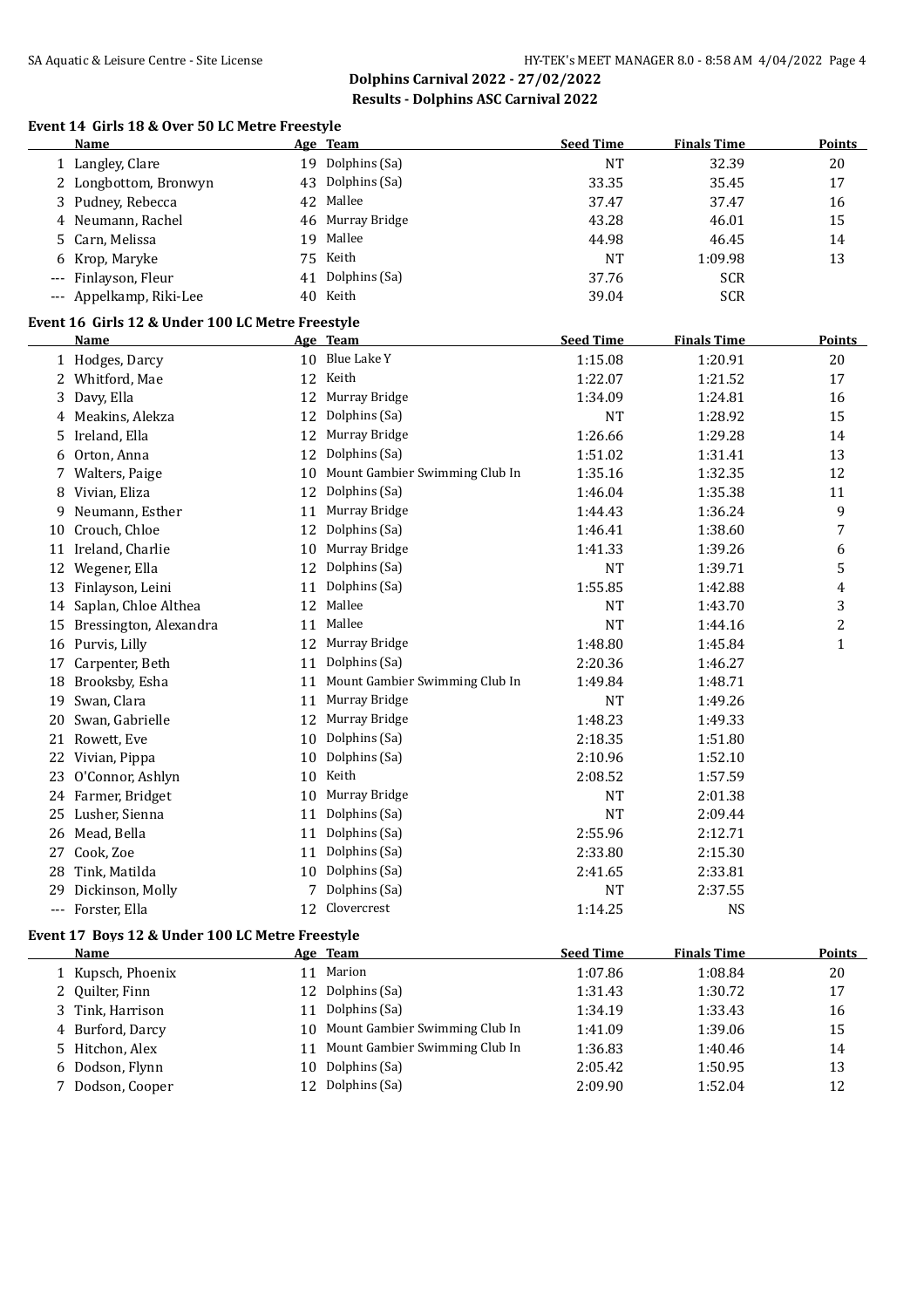## **(Event 17 Boys 12 & Under 100 LC Metre Freestyle)**

|                     | <b>Name</b>                                             |    | Age Team                          | <b>Seed Time</b> | <b>Finals Time</b> | <b>Points</b> |
|---------------------|---------------------------------------------------------|----|-----------------------------------|------------------|--------------------|---------------|
|                     | 8 Orton, Henry                                          | 12 | Dolphins (Sa)                     | 2:07.63          | 1:53.55            | 11            |
| 9.                  | Belluzzo, Darcy                                         | 11 | Dolphins (Sa)                     | 2:06.42          | 1:54.16            | 9             |
|                     | 10 Wegener, Ben                                         | 10 | Dolphins (Sa)                     | NT               | 1:58.78            | 7             |
|                     | 11 Gill-O'Donovan, Oisin                                | 11 | Dolphins (Sa)                     | 2:02.12          | 1:58.98            | 6             |
|                     | 12 Finlayson, Charlie                                   | 10 | Dolphins (Sa)                     | 2:17.73          | 1:59.13            | 5             |
|                     | 13 Neale, Tate                                          | 10 | Dolphins (Sa)                     | NT               | 2:07.50            | 4             |
|                     | 14 Phllips, Emmett                                      | 8  | Dolphins (Sa)                     | 2:29.61          | 2:10.32            | 3             |
| 15                  | Orton, Jack                                             | 11 | Dolphins (Sa)                     | NT               | 2:11.18            | 2             |
|                     | 16 Dawes, Jack                                          | 11 | Dolphins (Sa)                     | <b>NT</b>        | 2:14.51            | 1             |
| 17                  | Cook, Max                                               | 10 | Dolphins (Sa)                     | 3:16.22          | 2:17.26            |               |
|                     | 18 Excell, Beau                                         |    | 9 Dolphins (Sa)                   | NT               | 2:17.68            |               |
|                     | Event 18 Girls 13-15 100 LC Metre Freestyle             |    |                                   |                  |                    |               |
|                     | Name                                                    |    | Age Team                          | <b>Seed Time</b> | <b>Finals Time</b> | <b>Points</b> |
|                     | 1 Holman, Hinako                                        |    | 15 Dolphins (Sa)                  | 1:09.68          | 1:09.48            | 20            |
|                     | 2 Starr, Annabelle                                      |    | 14 Mountain Pool                  | 1:08.76          | 1:11.04            | 17            |
|                     | 3 Brooksby, Nevae                                       | 13 | Mount Gambier Swimming Club In    | 1:28.89          | 1:24.35            | 16            |
|                     | 4 Hitchon, Caitlin                                      | 13 | Mount Gambier Swimming Club In    | 1:26.12          | 1:26.05            | 15            |
| 5                   | Carter, Alissa                                          | 13 | Dolphins (Sa)                     | NT               | 1:40.37            | 14            |
| $\qquad \qquad - -$ | Koch, Evie                                              | 13 | Dolphins (Sa)                     | <b>NT</b>        | <b>SCR</b>         |               |
|                     | --- Schneider, Kida                                     | 14 | Dolphins (Sa)                     | 1:19.49          | <b>SCR</b>         |               |
|                     |                                                         |    |                                   |                  |                    |               |
|                     | Event 19 Boys 13-15 100 LC Metre Freestyle<br>Name      |    | Age Team                          | <b>Seed Time</b> | <b>Finals Time</b> | <b>Points</b> |
|                     | 1 Kupsch, Diezel                                        |    | 15 Marion                         | 1:01.14          | 1:03.24            | 20            |
|                     | 2 Stratford, Elijah                                     | 15 | Mount Gambier Swimming Club In    | 1:02.05          | 1:05.31            | 17            |
|                     | 3 Neumann, Asher                                        | 13 | Murray Bridge                     | 1:20.51          | 1:23.54            | 16            |
|                     | 4 Walters, Cooper                                       | 13 | Mount Gambier Swimming Club In    | 1:20.64          | 1:28.95            | 15            |
|                     | 5 Grosser, Hudson                                       | 13 | Dolphins (Sa)                     | 1:31.07          | 1:30.42            | 14            |
| 6                   | Saplan, Cyle Theosanthy                                 | 13 | Mallee                            | 1:31.51          | 1:31.95            | 13            |
| 7                   | Neale, Kobi                                             | 13 | Dolphins (Sa)                     | 1:55.51          | 1:37.82            | 12            |
| 8                   | Rogers, Thomas                                          | 14 | Dolphins (Sa)                     | NT               | 1:40.21            | 11            |
| 9                   | Finlayson, Lachlan                                      | 13 | Dolphins (Sa)                     | 1:57.44          | 1:51.16            | 9             |
|                     | 10 Carn, Andrew                                         |    | 14 Mallee                         | NT               | 2:02.22            | 7             |
|                     |                                                         |    |                                   |                  |                    |               |
|                     | Event 20 Girls 16 & Over 100 LC Metre Freestyle<br>Name |    | Age Team                          | <b>Seed Time</b> | <b>Finals Time</b> | <b>Points</b> |
|                     | 1 Langley, Clare                                        |    | 19 Dolphins (Sa)                  | <b>NT</b>        | 1:13.99            | 20            |
|                     | 2 Carn, Melissa                                         |    | 19 Mallee                         | 1:43.92          | 1:46.50            | 17            |
|                     | 3 Neumann, Rachel                                       |    | 41 Dolphins (Sa)                  | 1:44.95          | 1:50.05            | 16            |
|                     |                                                         |    |                                   |                  |                    |               |
|                     | Event 21 Boys 16 & Over 100 LC Metre Freestyle          |    |                                   |                  |                    |               |
|                     | Name                                                    |    | Age Team                          | <b>Seed Time</b> | <b>Finals Time</b> | <b>Points</b> |
|                     | 1 Carn, Peter                                           |    | 17 Mallee                         | 1:37.79          | 1:40.60            | 20            |
|                     | <b>Event 22 Mixed 200 LC Metre Backstroke</b>           |    |                                   |                  |                    |               |
|                     | Name                                                    |    | Age Team                          | <b>Seed Time</b> | <b>Finals Time</b> | <b>Points</b> |
|                     | 1 Kupsch, Tarcan                                        |    | 13 Marion                         | 2:40.46          | 2:43.77            | 20            |
|                     | 2 Oxlade, Jessica                                       |    | 11 Mount Gambier Swimming Club In | <b>NT</b>        | 3:42.03            | 17            |
|                     | --- Ireland, Ella                                       |    | 12 Murray Bridge                  | <b>NT</b>        | DQ                 |               |
|                     | --- Doyle, Lily                                         |    | 15 Marion                         | 2:33.28          | <b>NS</b>          |               |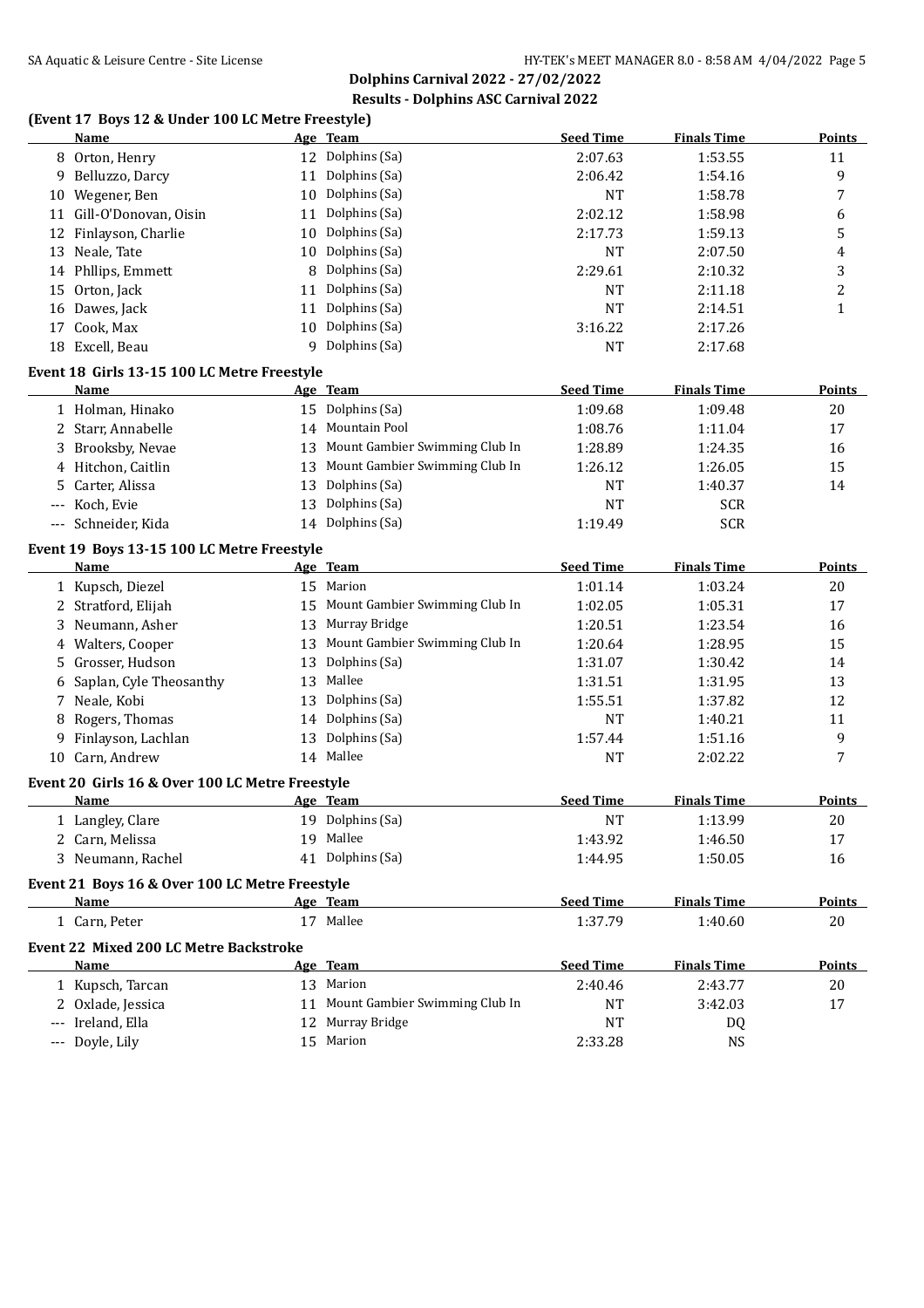|          | Name                                              | Age Team                          | <b>Seed Time</b> | <b>Finals Time</b> | <b>Points</b> |
|----------|---------------------------------------------------|-----------------------------------|------------------|--------------------|---------------|
|          | 1 Smith, Jarrad                                   | 14 Starplex                       | 3:15.56          | 3:23.44            | 20            |
|          | 2 Phillips, Talise                                | 11 Dolphins (Sa)                  | <b>NT</b>        | 3:57.35            | 17            |
|          | 3 Neumann, Rachel                                 | 41 Dolphins (Sa)                  | 4:00.44          | 4:09.06            | 16            |
|          | 4 Purvis, Lilly                                   | 12 Murray Bridge                  | 4:25.81          | 4:28.02            | 15            |
|          | Event 24 Mixed 200 LC Metre Butterfly             |                                   |                  |                    |               |
|          | Name                                              | Age Team                          | <b>Seed Time</b> | <b>Finals Time</b> | <b>Points</b> |
|          | 1 Starr, Annabelle                                | 14 Mountain Pool                  | 2:49.93          | 2:57.36            | 20            |
|          |                                                   |                                   |                  |                    |               |
|          | Event 25 Girls 8 & Under 50 LC Metre Breaststroke |                                   |                  |                    |               |
|          | Name                                              | Age Team                          | <b>Seed Time</b> | <b>Finals Time</b> | <b>Points</b> |
|          | 1 Fullgrabe, Zara                                 | 8 Murray Bridge                   | 1:03.52          | 1:02.28            | 20            |
|          | 2 White, Chloe                                    | 8 Murray Bridge                   | 1:09.33          | 1:10.23            | 17            |
|          | 3 Neale, Skye                                     | 8 Dolphins (Sa)                   | 1:05.14          | 1:14.05            | 16            |
| 4        | Hodges, Maggie                                    | 8 Blue Lake Y                     | 1:15.18          | 1:15.60            | 15            |
| 5        | Farmer, Amelia                                    | 6 Murray Bridge                   | 1:15.27          | 1:15.69            | 14            |
| 6        | Farmer, Isabelle                                  | 7 Murray Bridge                   | 1:44.00          | 1:28.30            | 13            |
|          | 7 Dickinson, Molly                                | 7 Dolphins (Sa)                   | 1:53.67          | 1:39.57            | 12            |
|          | Event 26 Boys 8 & Under 50 LC Metre Breaststroke  |                                   |                  |                    |               |
|          | Name                                              | Age Team                          | <b>Seed Time</b> | <b>Finals Time</b> | <b>Points</b> |
|          | 1 Phllips, Emmett                                 | 8 Dolphins (Sa)                   | 1:03.42          | 1:01.47            | 20            |
|          | 2 Saplan, Josh Christian                          | 8 Mallee                          | <b>NT</b>        | 1:02.70            | 17            |
|          | 3 Nash, Deklan                                    | 8 Dolphins (Sa)                   | 1:31.82          | 1:30.55            | 16            |
| 4        | Sanders, Patrick                                  | 8 Keith                           | <b>NT</b>        | 1:32.83            | 15            |
| $\cdots$ | Gill, Lincoln                                     | 8 Dolphins (Sa)                   | <b>NT</b>        | <b>SCR</b>         |               |
|          |                                                   |                                   |                  |                    |               |
|          | Event 27 Girls 9-10 50 LC Metre Breaststroke      |                                   |                  |                    |               |
|          | Name                                              | Age Team                          | <b>Seed Time</b> | <b>Finals Time</b> | <b>Points</b> |
|          | 1 Hodges, Darcy                                   | 10 Blue Lake Y                    | 45.01            | 50.25              | 20            |
| 2        | Ryan, Tasha                                       | 10 Dolphins (Sa)                  | 1:00.25          | 57.67              | 17            |
| 3        | Saplan, Camille Jilian                            | 10 Mallee                         | <b>NT</b>        | 59.72              | 16            |
|          | 4 Crouch, Brooke                                  | 10 Dolphins (Sa)                  | 1:03.45          | 1:00.29            | 15            |
| 5        | Walters, Paige                                    | 10 Mount Gambier Swimming Club In | 1:03.55          | 1:01.84            | 14            |
| 6        | Rowett, Eve                                       | 10 Dolphins (Sa)                  | 1:11.22          | 1:03.97            | 13            |
|          | 7 Ireland, Charlie                                | 10 Murray Bridge                  | 1:05.74          | 1:04.43            | 12            |
| 8        | Vivian, Pippa                                     | 10 Dolphins (Sa)                  | 1:19.24          | 1:05.03            | 11            |
|          | 9 Farmer, Bridget                                 | 10 Murray Bridge                  | 1:13.26          | 1:05.73            | 9             |
|          | 10 McCarthy, Macy                                 | 10 Dolphins (Sa)                  | 1:12.63          | 1:07.96            | 7             |
|          | 11 Evans, Emily                                   | 10 Mallee                         | <b>NT</b>        | 1:09.09            | 6             |
|          | 12 Tink, Matilda                                  | 10 Dolphins (Sa)                  | 1:12.82          | 1:09.66            | 5             |
|          | 13 Sanders, Emily                                 | 9 Keith                           | 1:11.90          | 1:12.97            | 4             |
|          | 14 Altus, Erin                                    | 9 Dolphins (Sa)                   | 1:25.75          | 1:18.53            | 3             |
|          | 15 Carter, Gabby                                  | 10 Dolphins (Sa)                  | 1:24.19          | 1:21.77            | 2             |
|          | 16 Gill-O'Donovan, Cora                           | 9 Dolphins (Sa)                   | 1:17.14          | 1:22.58            | 1             |
| 17       | Carpenter, Kate                                   | 9 Dolphins (Sa)                   | <b>NT</b>        | 1:26.86            |               |
|          | 18 Mcgregor, Missy                                | 9 Dolphins (Sa)                   | 1:48.32          | 1:30.65            |               |
|          | 19 O'Connor, Ashlyn                               | 10 Keith                          | 1:21.51          | 1:31.84            |               |
|          | Event 28 Boys 9-10 50 LC Metre Breaststroke       |                                   |                  |                    |               |
|          | Name                                              | Age Team                          | <b>Seed Time</b> | <b>Finals Time</b> | <b>Points</b> |
|          |                                                   |                                   |                  |                    |               |
|          | 1 Dodson, Flynn                                   | 10 Dolphins (Sa)                  | 1:09.24          | 1:06.23            | 20            |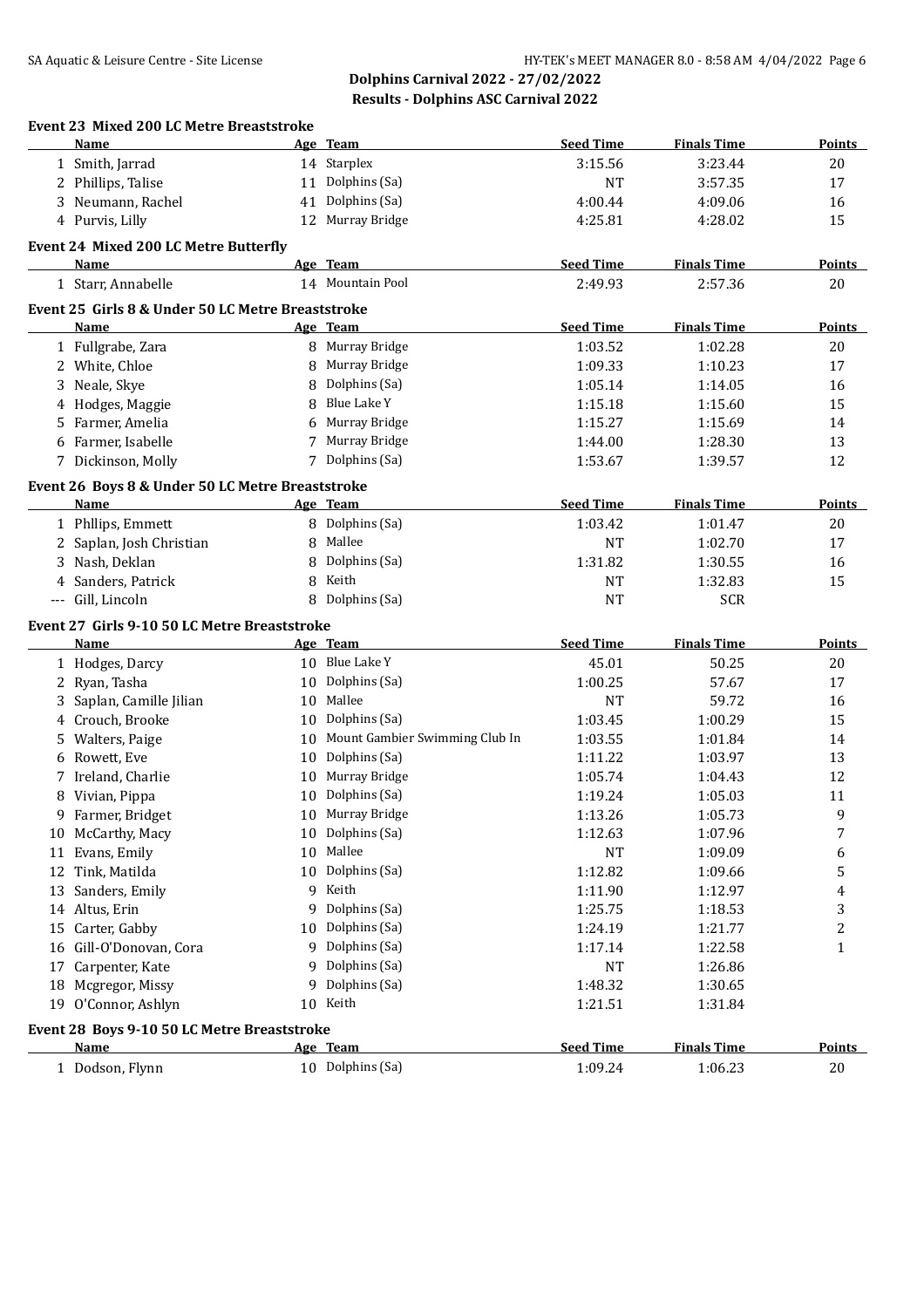**Dolphins Carnival 2022 - 27/02/2022 Results - Dolphins ASC Carnival 2022**

## **(Event 28 Boys 9-10 50 LC Metre Breaststroke)**

|       | Name                                          |    | Age Team                       | <b>Seed Time</b> | <b>Finals Time</b> | <b>Points</b>           |
|-------|-----------------------------------------------|----|--------------------------------|------------------|--------------------|-------------------------|
|       | 2 Finlayson, Charlie                          |    | 10 Dolphins (Sa)               | 1:07.97          | 1:07.25            | 17                      |
| 3     | Dickinson, Harry                              |    | 9 Dolphins (Sa)                | 1:11.83          | 1:08.45            | 16                      |
| 4     | Nash, Hunter                                  | 10 | Dolphins (Sa)                  | 1:13.78          | 1:11.68            | 15                      |
| 5.    | Excell, Beau                                  | 9  | Dolphins (Sa)                  | 1:06.55          | 1:13.07            | 14                      |
| 6     | Burford, Darcy                                | 10 | Mount Gambier Swimming Club In | 1:14.72          | 1:15.13            | 13                      |
| 7     | Neale, Tate                                   | 10 | Dolphins (Sa)                  | 1:12.67          | 1:16.68            | 12                      |
| 8     | Wegener, Ben                                  | 10 | Dolphins (Sa)                  | 1:15.76          | 1:16.80            | 11                      |
| 9     | Mcgregor, Digby                               | 10 | Dolphins (Sa)                  | 1:11.09          | 1:18.32            | 9                       |
| 10    | Schneider, Bentley                            | 9  | Dolphins (Sa)                  | 1:11.03          | 1:23.90            | 7                       |
| 11    | Koch, Xavier                                  | 9  | Dolphins (Sa)                  | <b>NT</b>        | 1:31.43            | 6                       |
| 12    | Lusher, Blair                                 | 10 | Dolphins (Sa)                  | 1:35.03          | 1:37.64            | 5                       |
| $---$ | Swan, Hugo                                    | 9  | Murray Bridge                  | <b>NT</b>        | <b>SCR</b>         |                         |
|       | --- Pudney, Max                               | 9  | Mallee                         | <b>NT</b>        | <b>SCR</b>         |                         |
|       | Event 29 Girls 11-12 50 LC Metre Breaststroke |    |                                |                  |                    |                         |
|       | Name                                          |    | Age Team                       | <b>Seed Time</b> | <b>Finals Time</b> | <b>Points</b>           |
|       | 1 Dening, Lucy                                | 12 | Mount Gambier Swimming Club In | 45.79            | 48.58              | 20                      |
| 2     | Whitford, Mae                                 | 12 | Keith                          | 52.92            | 53.31              | 17                      |
| 3     | Vivian, Eliza                                 | 12 | Dolphins (Sa)                  | 57.12            | 53.40              | 16                      |
| 4     | Orton, Anna                                   | 12 | Dolphins (Sa)                  | 1:05.49          | 54.46              | 15                      |
| 5     | Meakins, Alekza                               | 12 | Dolphins (Sa)                  | <b>NT</b>        | 55.42              | 14                      |
| 6     | Bressington, Alexandra                        | 11 | Mallee                         | 1:07.41          | 58.54              | 13                      |
| 7     | Neumann, Esther                               | 11 | Murray Bridge                  | 58.96            | 59.04              | 12                      |
| 8     | Purvis, Lilly                                 | 12 | Murray Bridge                  | 57.98            | 59.67              | 11                      |
| 9     | Wegener, Ella                                 | 12 | Dolphins (Sa)                  | 1:04.21          | 1:00.11            | 9                       |
| 10    | Finlayson, Leini                              | 11 | Dolphins (Sa)                  | 1:02.77          | 1:00.37            | 7                       |
| 11    | Smith, Eliza                                  | 11 | Starplex                       | 1:02.00          | 1:03.47            | 6                       |
| 12    | Oxlade, Jessica                               | 11 | Mount Gambier Swimming Club In | 59.19            | 1:04.63            | 5                       |
| 13    | Crouch, Chloe                                 | 12 | Dolphins (Sa)                  | 1:02.95          | 1:04.76            | 4                       |
| 14    | Koch, Scarlett                                | 11 | Dolphins (Sa)                  | <b>NT</b>        | 1:06.75            | 3                       |
| 15    | Brooksby, Esha                                | 11 | Mount Gambier Swimming Club In | 1:07.95          | 1:08.48            | $\overline{\mathbf{c}}$ |
|       | 16 Carpenter, Beth                            | 11 | Dolphins (Sa)                  | 1:09.53          | 1:08.61            | $\mathbf 1$             |
|       | 17 Lusher, Sienna                             | 11 | Dolphins (Sa)                  | <b>NT</b>        | 1:09.11            |                         |
| 18    | Swan, Clara                                   | 11 | Murray Bridge                  | <b>NT</b>        | 1:11.44            |                         |
| 19    | Orton, Elsie                                  | 11 | Dolphins (Sa)                  | 1:09.76          | 1:15.25            |                         |
|       | 20 Excell, Olivia                             |    | 11 Dolphins (Sa)               | <b>NT</b>        | 1:24.62            |                         |
|       | 21 Harvey, Lilly                              |    | 11 Dolphins (Sa)               | 1:24.09          | 1:26.72            |                         |
|       | --- Harvey, Zoe                               |    | 12 Dolphins (Sa)               | 54.24            | DQ                 |                         |
|       | Mead, Bella                                   |    | 11 Dolphins (Sa)               | 1:36.78          | <b>DQ</b>          |                         |
|       | Saplan, Chloe Althea                          |    | 12 Mallee                      | 57.28            | DQ                 |                         |
|       | Davy, Ella                                    | 12 | Murray Bridge                  | 59.81            | DQ                 |                         |
|       | Forster, Ella                                 |    | 12 Clovercrest                 | 45.44            | <b>NS</b>          |                         |
|       |                                               |    |                                |                  |                    |                         |

## **Event 30 Boys 11-12 50 LC Metre Breaststroke**

| <b>Name</b>              |    | Age Team                       | <b>Seed Time</b> | <b>Finals Time</b> | Points |
|--------------------------|----|--------------------------------|------------------|--------------------|--------|
| 1 Kupsch, Phoenix        |    | Marion                         | 44.87            | 45.03              | 20     |
| 2 Tink, Harrison         | 11 | Dolphins (Sa)                  | 55.61            | 54.47              | 17     |
| 3 Hitchon, Alex          |    | Mount Gambier Swimming Club In | 1:01.75          | 1:00.54            | 16     |
| 4 Grosser, Clarrie       | 11 | Dolphins (Sa)                  | 1:02.88          | 1:04.86            | 15     |
| *5 Blackwell, Logan      |    | 12 Dolphins (Sa)               | 1:13.80          | 1:11.47            | 13.50  |
| *5 Gill-O'Donovan, Oisin |    | Dolphins (Sa)                  | 1:08.96          | 1:11.47            | 13.50  |
| 7 Dawes, Jack            |    | Dolphins (Sa)                  | 1:07.15          | 1:12.06            | 12     |
|                          |    |                                |                  |                    |        |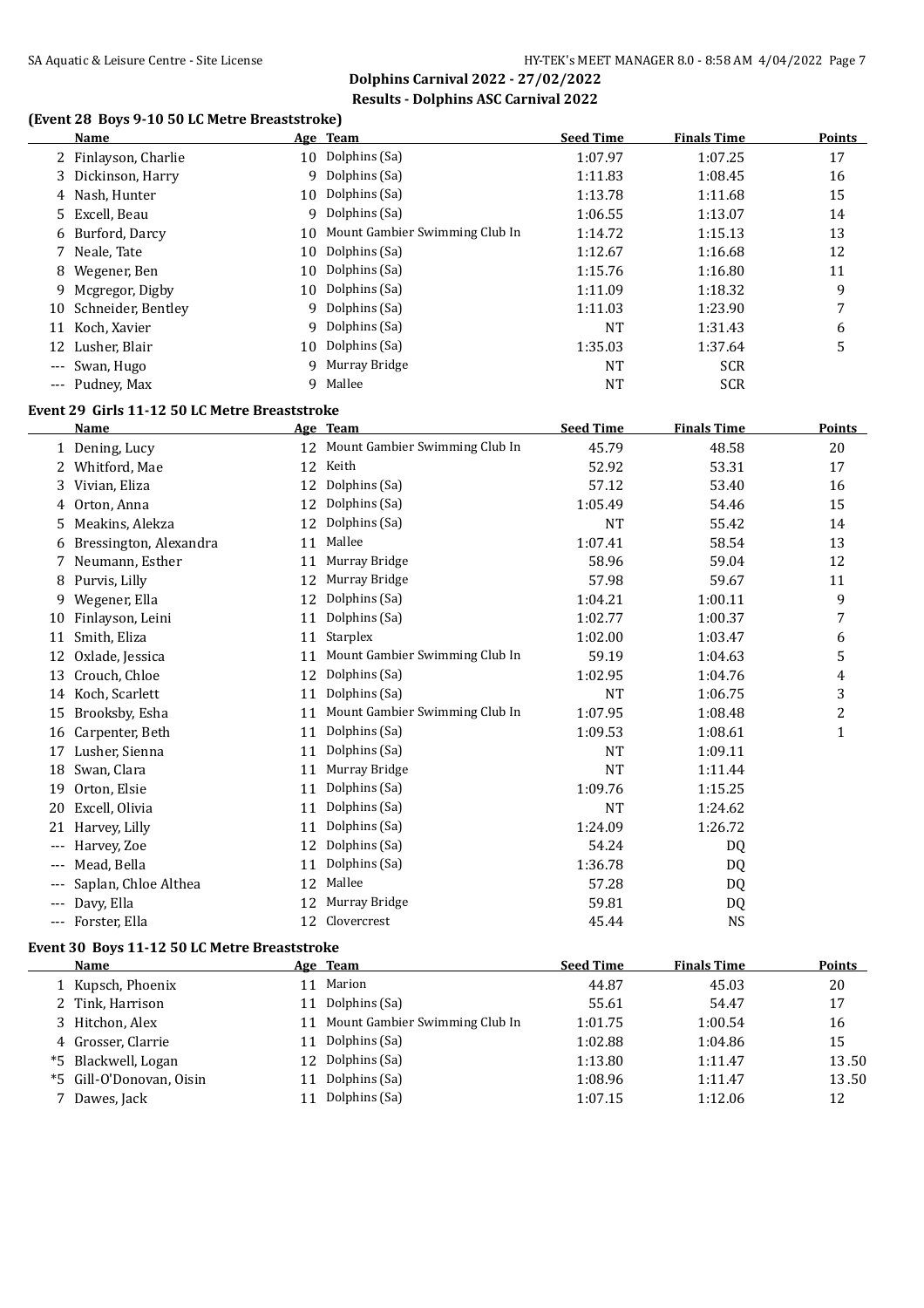|                     | (Event 30 Boys 11-12 50 LC Metre Breaststroke)<br>Name |    | Age Team                          | <b>Seed Time</b> | <b>Finals Time</b>       | <b>Points</b> |
|---------------------|--------------------------------------------------------|----|-----------------------------------|------------------|--------------------------|---------------|
| $\qquad \qquad - -$ | Orton, Jack                                            |    | 11 Dolphins (Sa)                  | 1:24.68          | DQ                       |               |
| $-\, -\, -$         | Belluzzo, Darcy                                        |    | 11 Dolphins (Sa)                  | 1:08.88          | <b>DQ</b>                |               |
| $\cdots$            | Longbottom, Toby                                       |    | 12 Dolphins (Sa)                  | 1:17.31          | DQ                       |               |
| $\cdots$            | Dodson, Cooper                                         |    | 12 Dolphins (Sa)                  | 1:19.30          | DQ                       |               |
|                     | --- Orton, Henry                                       |    | 12 Dolphins (Sa)                  | 1:10.32          | DQ                       |               |
|                     | Event 31 Girls 13-14 50 LC Metre Breaststroke          |    |                                   |                  |                          |               |
|                     | Name                                                   |    | Age Team                          | <b>Seed Time</b> | <b>Finals Time</b>       | Points        |
|                     | 1 Ratzmer, Haylee                                      |    | 14 Mountain Pool                  | 42.15            | 44.30                    | 20            |
|                     | 2 Schellen, Kaylee                                     |    | 13 Murray Bridge                  | 44.23            | 46.29                    | 17            |
| 3                   | Brooksby, Nevae                                        |    | 13 Mount Gambier Swimming Club In | 55.61            | 52.26                    | 16            |
| 4                   | Hitchon, Caitlin                                       |    | 13 Mount Gambier Swimming Club In | 54.00            | 52.84                    | 15            |
|                     | Carter, Alissa                                         | 13 | Dolphins (Sa)                     | <b>NT</b>        | 54.30                    | 14            |
| 5.                  |                                                        | 13 | Dolphins (Sa)                     | NT               | 1:01.59                  | 13            |
| 6                   | Conlon, Stephanie                                      | 13 | Dolphins (Sa)                     |                  |                          |               |
| $-\, -\, -$         | Koch, Evie                                             |    | 14 Dolphins (Sa)                  | <b>NT</b>        | <b>SCR</b><br><b>SCR</b> |               |
| $---$               | Schneider, Kida                                        |    |                                   | 48.41            |                          |               |
|                     | Event 32 Boys 13-14 50 LC Metre Breaststroke           |    |                                   |                  |                          |               |
|                     | Name                                                   |    | Age Team                          | <b>Seed Time</b> | <b>Finals Time</b>       | Points        |
|                     | 1 Kupsch, Tarcan                                       |    | 13 Marion                         | 42.19            | 40.66                    | 20            |
|                     | 2 Smith, Jarrad                                        |    | 14 Starplex                       | 39.82            | 43.45                    | 17            |
| 3                   | White, Tyler                                           |    | 13 Murray Bridge                  | 44.42            | 45.34                    | 16            |
| 4                   | Saplan, Cyle Theosanthy                                |    | 13 Mallee                         | 59.10            | 49.51                    | 15            |
| 5.                  | Walters, Cooper                                        | 13 | Mount Gambier Swimming Club In    | 48.83            | 52.41                    | 14            |
| 6                   | Rogers, Thomas                                         |    | 14 Dolphins (Sa)                  | 50.88            | 52.48                    | 13            |
|                     | 7 Finlayson, Lachlan                                   | 13 | Dolphins (Sa)                     | 1:03.13          | 1:00.86                  | 12            |
| 8                   | Grosser, Hudson                                        | 13 | Dolphins (Sa)                     | 1:06.28          | 1:01.26                  | 11            |
| 9                   | Carn, Andrew                                           |    | 14 Mallee                         | NT               | 1:12.58                  | 9             |
|                     | --- Neale, Kobi                                        |    | 13 Dolphins (Sa)                  | 51.25            | DQ                       |               |
|                     | Event 34 Boys 15-17 50 LC Metre Breaststroke           |    |                                   |                  |                          |               |
|                     | Name                                                   |    | Age Team                          | <b>Seed Time</b> | <b>Finals Time</b>       | <b>Points</b> |
|                     | 1 Kupsch, Diezel                                       |    | 15 Marion                         | 33.15            | 38.54                    | 20            |
|                     | 2 Stratford, Elijah                                    |    | 15 Mount Gambier Swimming Club In | 38.68            | 43.03                    | 17            |
|                     | 3 Wegener, Ryan                                        |    | 15 Dolphins (Sa)                  | 54.61            | 54.39                    | 16            |
|                     |                                                        |    |                                   |                  |                          |               |
|                     | Event 35 Girls 18 & Over 50 LC Metre Breaststroke      |    |                                   |                  |                          |               |
|                     | Name                                                   |    | Age Team                          | <b>Seed Time</b> | <b>Finals Time</b>       | <b>Points</b> |
|                     | 1 Pudney, Rebecca                                      |    | 42 Mallee                         | 47.32            | 48.31                    | 20            |
|                     | 2 Neumann, Rachel                                      |    | 41 Dolphins (Sa)                  | 47.14            | 49.56                    | 17            |
|                     | Longbottom, Bronwyn                                    | 43 | Dolphins (Sa)                     | 46.00            | 49.88                    | 16            |
| 4                   | Neumann, Rachel                                        | 46 | Murray Bridge                     | 1:00.15          | 1:04.60                  | 15            |
| 5                   | Carn, Melissa                                          | 19 | Mallee                            | 1:06.42          | 1:11.31                  | 14            |
| 6                   | Krop, Maryke                                           | 75 | Keith                             | NT               | 1:28.34                  | 13            |
| $\cdots$            | Finlayson, Fleur                                       |    | 41 Dolphins (Sa)                  | 49.12            | <b>SCR</b>               |               |
|                     | Event 37 Girls 12 & Under 100 LC Metre Breaststroke    |    |                                   |                  |                          |               |
|                     | Name                                                   |    | Age Team                          | <b>Seed Time</b> | <b>Finals Time</b>       | <b>Points</b> |
|                     | 1 Hodges, Darcy                                        |    | 10 Blue Lake Y                    | 1:41.09          | 1:50.53                  | 20            |
|                     | 2 Ireland, Ella                                        | 12 | Murray Bridge                     | 1:56.05          | 1:55.94                  | 17            |
| 3.                  | Whitford, Mae                                          |    | 12 Keith                          | NT               | 1:58.29                  | 16            |
|                     | 4 Vivian, Eliza                                        |    | 12 Dolphins (Sa)                  | 2:05.18          | 1:59.40                  | 15            |
|                     | 5 Harvey, Zoe                                          |    | 12 Dolphins (Sa)                  | 2:06.08          | 2:02.11                  | 14            |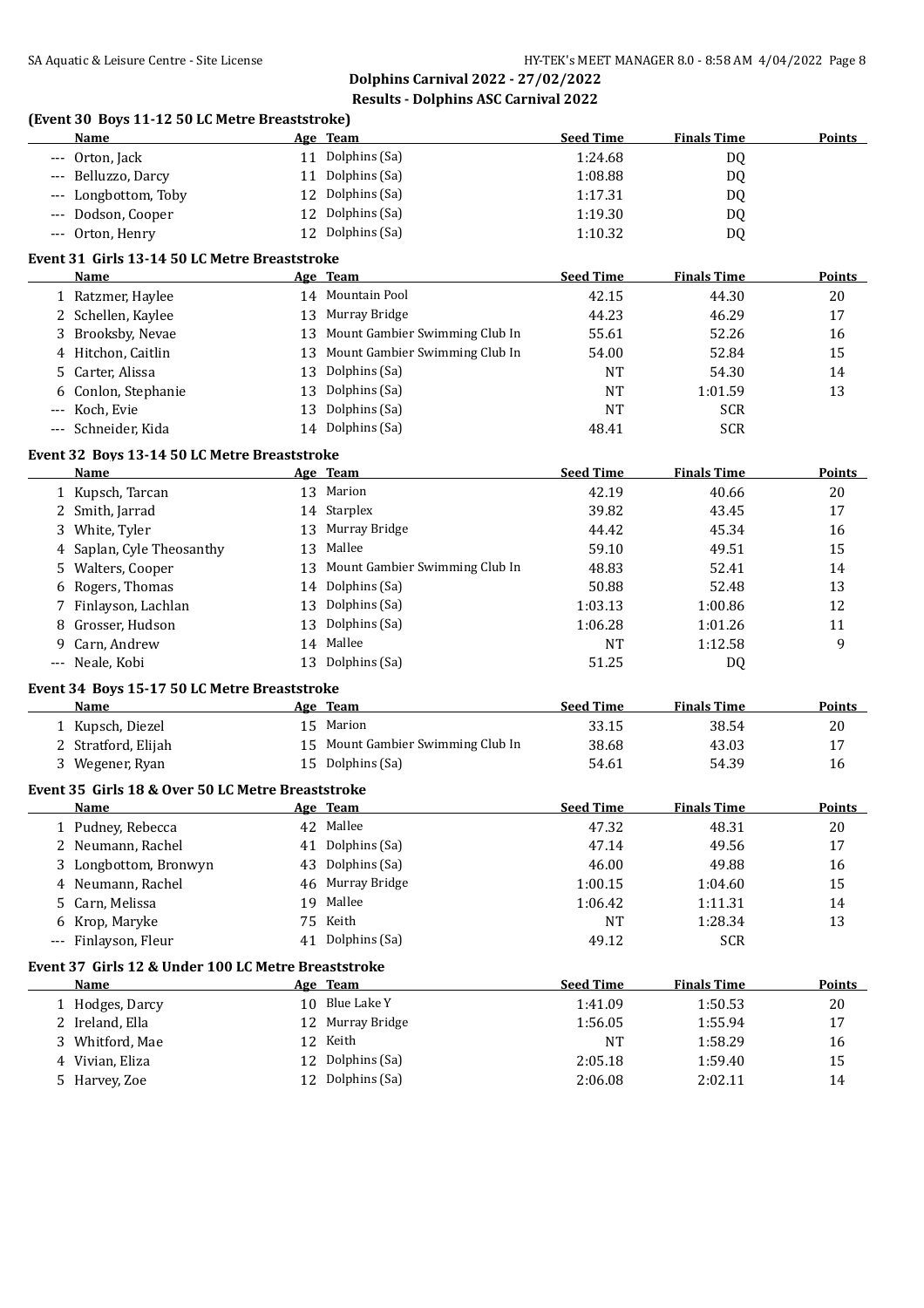# **Dolphins Carnival 2022 - 27/02/2022 Results - Dolphins ASC Carnival 2022**

# **(Event 37 Girls 12 & Under 100 LC Metre Breaststroke)**

|       | (Event 37 GHTs 12 & Onder Too LG Metre Dreaststroke)<br><u>Name</u> |    | Age Team                          | <b>Seed Time</b> | <b>Finals Time</b> | <b>Points</b>           |
|-------|---------------------------------------------------------------------|----|-----------------------------------|------------------|--------------------|-------------------------|
|       | 6 Meakins, Alekza                                                   |    | 12 Dolphins (Sa)                  | <b>NT</b>        | 2:04.79            | 13                      |
|       | 7 Ryan, Tasha                                                       |    | 10 Dolphins (Sa)                  | 2:19.58          | 2:06.08            | 12                      |
|       | 8 Crouch, Brooke                                                    |    | 10 Dolphins (Sa)                  | 2:19.40          | 2:09.68            | 11                      |
| 9     | Phillips, Zelie                                                     | 10 | Dolphins (Sa)                     | 2:12.26          | 2:12.70            | 9                       |
| 10    | Bressington, Alexandra                                              | 11 | Mallee                            | <b>NT</b>        | 2:13.32            | 7                       |
| 11    | Swan, Gabrielle                                                     | 12 | Murray Bridge                     | 2:06.89          | 2:13.72            | 6                       |
| 12    | Vivian, Pippa                                                       | 10 | Dolphins (Sa)                     | 2:46.73          | 2:16.13            | 5                       |
| 13    | Fullgrabe, Zara                                                     | 8  | Murray Bridge                     | 2:21.01          | 2:17.35            | 4                       |
|       | 14 Rowett, Eve                                                      | 10 | Dolphins (Sa)                     | <b>NT</b>        | 2:23.43            | 3                       |
| 15    | Farmer, Bridget                                                     | 10 | Murray Bridge                     | <b>NT</b>        | 2:24.44            | $\overline{\mathbf{c}}$ |
|       | 16 Smith, Eliza                                                     | 11 | Starplex                          | 2:17.71          | 2:25.82            | $\mathbf{1}$            |
|       | 17 White, Chloe                                                     | 8  | Murray Bridge                     | <b>NT</b>        | 2:28.24            |                         |
|       | 18 Sanders, Emily                                                   | 9  | Keith                             | <b>NT</b>        | 2:29.61            |                         |
| 19    | Tink, Matilda                                                       | 10 | Dolphins (Sa)                     | 2:48.88          | 2:34.64            |                         |
| 20    | Farmer, Amelia                                                      | 6  | Murray Bridge                     | <b>NT</b>        | 2:38.20            |                         |
|       | Crouch, Chloe                                                       | 12 | Dolphins (Sa)                     | 2:28.42          | DQ                 |                         |
|       | McCarthy, Macy                                                      | 10 | Dolphins (Sa)                     | <b>NT</b>        | DQ                 |                         |
|       | Cook, Zoe                                                           | 11 | Dolphins (Sa)                     | <b>NT</b>        | DQ                 |                         |
|       | Carpenter, Beth                                                     | 11 | Dolphins (Sa)                     | <b>NT</b>        | DQ                 |                         |
|       | Mead, Bella                                                         | 11 | Dolphins (Sa)                     | <b>NT</b>        | DQ                 |                         |
| $---$ | Forster, Ella                                                       | 12 | Clovercrest                       | 1:38.20          | <b>NS</b>          |                         |
|       |                                                                     |    |                                   |                  |                    |                         |
|       | Event 38 Boys 12 & Under 100 LC Metre Breaststroke<br>Name          |    | Age Team                          | <b>Seed Time</b> | <b>Finals Time</b> | <b>Points</b>           |
|       | 1 Tink, Harrison                                                    |    | 11 Dolphins (Sa)                  | <b>NT</b>        | 1:59.30            | 20                      |
|       | 2 Hitchon, Alex                                                     | 11 | Mount Gambier Swimming Club In    | <b>NT</b>        | 2:14.55            | 17                      |
| 3     | Phllips, Emmett                                                     | 8  | Dolphins (Sa)                     | <b>NT</b>        | 2:16.25            | 16                      |
|       | 4 Finlayson, Charlie                                                | 10 | Dolphins (Sa)                     | 2:51.17          | 2:22.85            | 15                      |
| 5     | Grosser, Clarrie                                                    | 11 | Dolphins (Sa)                     | <b>NT</b>        | 2:23.29            | 14                      |
| 6     | Dodson, Flynn                                                       | 10 | Dolphins (Sa)                     | NT               | 2:25.22            | 13                      |
| 7     | Cook, Max                                                           | 10 | Dolphins (Sa)                     | NT               | 2:27.79            | 12                      |
|       | Quilter, Finn                                                       | 12 | Dolphins (Sa)                     | 2:12.51          | DQ                 |                         |
|       | Mcgregor, Digby                                                     | 10 | Dolphins (Sa)                     | NT               | DQ                 |                         |
|       | Longbottom, Toby                                                    | 12 | Dolphins (Sa)                     |                  |                    |                         |
| $---$ | Schneider, Bentley                                                  | 9  | Dolphins (Sa)                     | NT<br><b>NT</b>  | DQ                 |                         |
| $---$ | Nash, Hunter                                                        | 10 | Dolphins (Sa)                     | <b>NT</b>        | DQ<br>DQ           |                         |
|       |                                                                     |    |                                   |                  |                    |                         |
|       | Event 39 Girls 13-15 100 LC Metre Breaststroke                      |    |                                   |                  |                    |                         |
|       | Name                                                                |    | Age Team                          | <b>Seed Time</b> | <b>Finals Time</b> | <b>Points</b>           |
|       | 1 Ratzmer, Haylee                                                   |    | 14 Mountain Pool                  | 1:30.85          | 1:38.74            | 20                      |
|       | 2 Scott, Charlotte                                                  |    | 15 Mount Gambier Swimming Club In | 1:46.23          | 1:41.56            | 17                      |
|       | 3 Schellen, Kaylee                                                  |    | 13 Murray Bridge                  | 1:40.49          | 1:45.04            | 16                      |
|       | 4 Conlon, Stephanie                                                 |    | 13 Dolphins (Sa)                  | NT               | 2:33.37            | 15                      |
|       | Event 40 Boys 13-15 100 LC Metre Breaststroke                       |    |                                   |                  |                    |                         |
|       | Name                                                                |    | Age Team                          | <b>Seed Time</b> | <b>Finals Time</b> | <b>Points</b>           |
|       | 1 Kupsch, Diezel                                                    |    | 15 Marion                         | 1:15.67          | 1:28.16            | 20                      |
|       | 2 Smith, Jarrad                                                     |    | 14 Starplex                       | 1:27.96          | 1:35.51            | 17                      |
|       | 3 White, Tyler                                                      |    | 13 Murray Bridge                  | 1:38.00          | 1:41.45            | 16                      |
| 4     | Saplan, Cyle Theosanthy                                             |    | 13 Mallee                         | 1:49.71          | 1:50.80            | 15                      |
|       | 5 Neale, Kobi                                                       | 13 | Dolphins (Sa)                     | 2:05.10          | 1:54.08            | 14                      |
|       | 6 Rogers, Thomas                                                    |    | 14 Dolphins (Sa)                  | NT               | 2:03.10            | 13                      |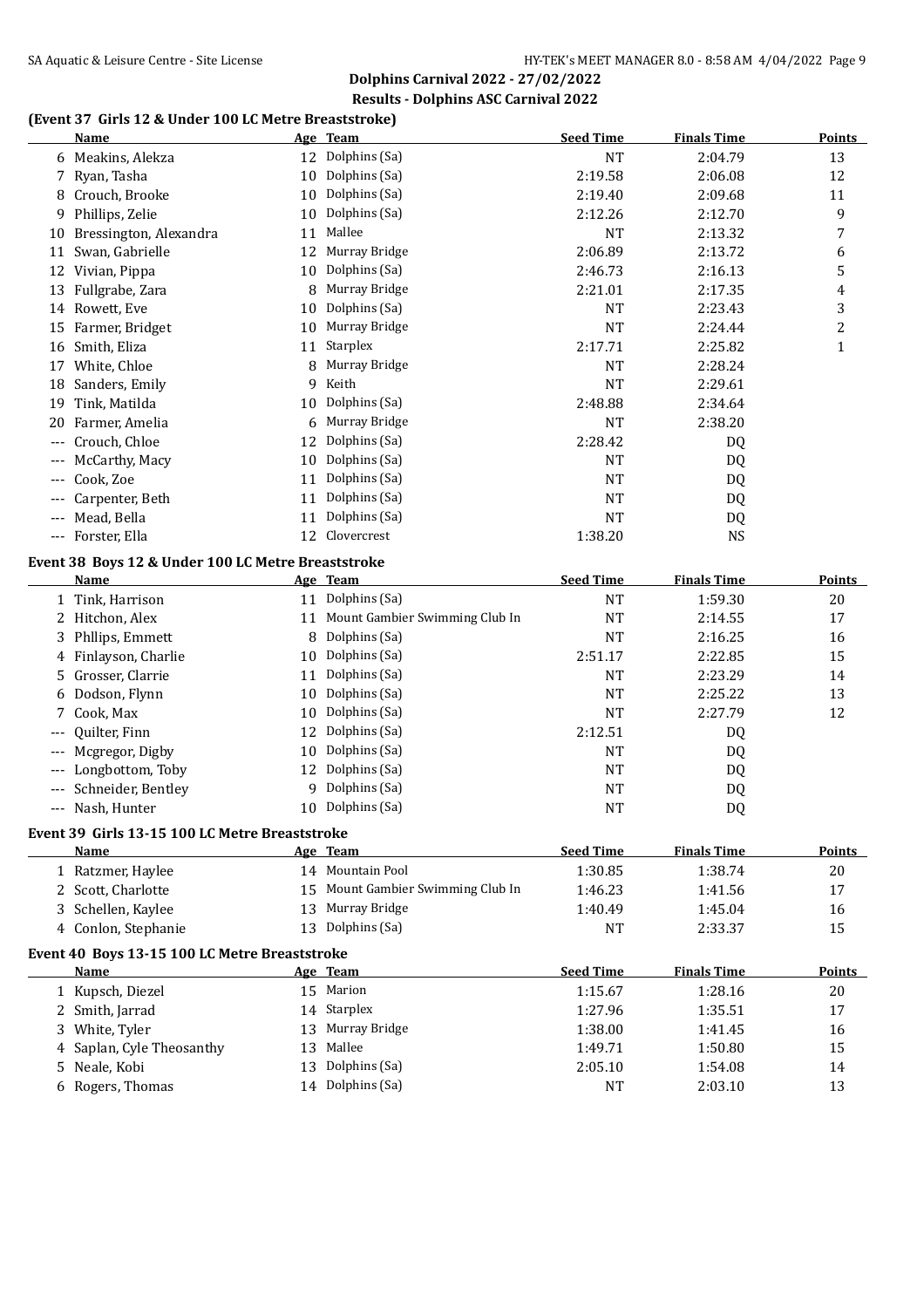|       | (Event 40 Boys 13-15 100 LC Metre Breaststroke)<br>Name |    | Age Team                          | <b>Seed Time</b> | <b>Finals Time</b> | <b>Points</b> |
|-------|---------------------------------------------------------|----|-----------------------------------|------------------|--------------------|---------------|
|       | 7 Finlayson, Lachlan                                    |    | 13 Dolphins (Sa)                  | 2:31.34          | 2:27.81            | 12            |
|       | Event 41 Girls 16 & Over 100 LC Metre Breaststroke      |    |                                   |                  |                    |               |
|       | Name                                                    |    | Age Team                          | <b>Seed Time</b> | <b>Finals Time</b> | <b>Points</b> |
|       | 1 Neumann, Rachel                                       |    | 41 Dolphins (Sa)                  | 1:47.95          | 1:54.89            | 20            |
|       | 2 Krop, Maryke                                          |    | 75 Keith                          | <b>NT</b>        | 3:24.17            | 17            |
|       |                                                         |    |                                   |                  |                    |               |
|       | Event 43 Girls 13 & Under 200 LC Metre IM<br>Name       |    | Age Team                          | <b>Seed Time</b> | <b>Finals Time</b> | <b>Points</b> |
|       | 1 Schellen, Kaylee                                      |    | 13 Murray Bridge                  | 3:19.06          | 3:22.26            | 20            |
|       | 2 Hodges, Darcy                                         | 10 | Blue Lake Y                       | <b>NT</b>        | 3:32.33            | 17            |
|       | 3 Whitford, Mae                                         |    | 12 Keith                          | 3:45.49          | 3:47.69            | 16            |
|       | Walters, Paige                                          |    | 10 Mount Gambier Swimming Club In | 4:04.51          | 3:50.22            | 15            |
| 4     | 5 Hitchon, Caitlin                                      |    | 13 Mount Gambier Swimming Club In | 3:56.63          | 3:54.40            | 14            |
| 6     | Vivian, Eliza                                           | 12 | Dolphins (Sa)                     | <b>NT</b>        | 4:02.41            | 13            |
|       | 7 Phillips, Talise                                      | 11 | Dolphins (Sa)                     | 4:09.66          | 4:05.72            | 12            |
| 8     | Saplan, Chloe Althea                                    | 12 | Mallee                            | 4:11.47          | 4:09.06            | 11            |
|       | Ryan, Tasha                                             | 10 | Dolphins (Sa)                     | 4:13.80          | 4:12.49            | 9             |
| 9     | 10 Phillips, Zelie                                      | 10 | Dolphins (Sa)                     | <b>NT</b>        | 4:13.65            | 7             |
| 11    | Finlayson, Leini                                        | 11 | Dolphins (Sa)                     | <b>NT</b>        | 4:15.55            | 6             |
|       | 12 Crouch, Brooke                                       | 10 | Dolphins (Sa)                     | <b>NT</b>        | 4:24.52            | 5             |
|       | 13 Vivian, Pippa                                        | 10 | Dolphins (Sa)                     | <b>NT</b>        | 4:37.57            | 4             |
| $---$ | Koch, Scarlett                                          | 11 | Dolphins (Sa)                     | <b>NT</b>        | DQ                 |               |
|       | Conlon, Stephanie                                       | 13 | Dolphins (Sa)                     | <b>NT</b>        |                    |               |
| ---   | Crouch, Chloe                                           | 12 | Dolphins (Sa)                     | <b>NT</b>        | DQ<br>DQ           |               |
|       | --- Koch, Evie                                          | 13 | Dolphins (Sa)                     | <b>NT</b>        | <b>NS</b>          |               |
|       |                                                         |    |                                   |                  |                    |               |
|       | Event 44 Boys 13 & Under 200 LC Metre IM                |    |                                   |                  |                    |               |
|       | Name                                                    |    | Age Team<br>13 Marion             | <b>Seed Time</b> | <b>Finals Time</b> | Points        |
|       | 1 Kupsch, Tarcan                                        |    |                                   | 2:47.70          | 2:48.77            | 20            |
|       | 2 White, Tyler                                          | 13 | Murray Bridge                     | 3:17.27          | 3:24.20            | 17            |
|       | 3 Saplan, Cyle Theosanthy                               | 13 | Mallee                            | 4:19.13          | 4:18.97            | 16            |
|       | --- Neumann, Asher                                      |    | 13 Murray Bridge                  | 3:53.53          | DQ                 |               |
|       | --- Walters, Cooper                                     |    | 13 Mount Gambier Swimming Club In | 3:43.67          | DQ                 |               |
|       | Event 45 Girls 14-17 200 LC Metre IM                    |    |                                   |                  |                    |               |
|       | <b>Name</b>                                             |    | Age Team                          | <b>Seed Time</b> | <b>Finals Time</b> | <b>Points</b> |
|       | 1 Holman, Hinako                                        |    | 15 Dolphins (Sa)                  | 2:53.37          | 3:00.04            | 20            |
|       | --- Doyle, Lily                                         |    | 15 Marion                         | 2:39.07          | <b>SCR</b>         |               |
|       | Event 46 Boys 14-17 200 LC Metre IM                     |    |                                   |                  |                    |               |
|       | Name                                                    |    | Age Team                          | <b>Seed Time</b> | <b>Finals Time</b> | <b>Points</b> |
|       | 1 Kupsch, Diezel                                        |    | 15 Marion                         | 2:28.41          | 2:53.90            | 20            |
|       | 2 Carn, Peter                                           |    | 17 Mallee                         | <b>NT</b>        | 4:33.52            | 17            |
|       | Event 47 Girls 18 & Over 200 LC Metre IM                |    |                                   |                  |                    |               |
|       | <b>Name</b>                                             |    | Age Team                          | <b>Seed Time</b> | <b>Finals Time</b> | <b>Points</b> |
|       | 1 Neumann, Rachel                                       |    | 41 Dolphins (Sa)                  | 3:56.58          | 4:13.28            | 20            |
|       |                                                         |    |                                   |                  |                    |               |
|       | Event 49 Girls 12 & Under 50 LC Metre Butterfly<br>Name |    | Age Team                          | <b>Seed Time</b> | <b>Finals Time</b> | <b>Points</b> |
|       | 1 Dening, Lucy                                          |    | 12 Mount Gambier Swimming Club In | 34.04            | 36.52              | 20            |
|       | 2 Hodges, Darcy                                         |    | 10 Blue Lake Y                    | 40.76            | 42.51              | 17            |
|       | 3 Whitford, Mae                                         |    | 12 Keith                          | 45.54            | 47.90              |               |
|       |                                                         |    |                                   |                  |                    | 16            |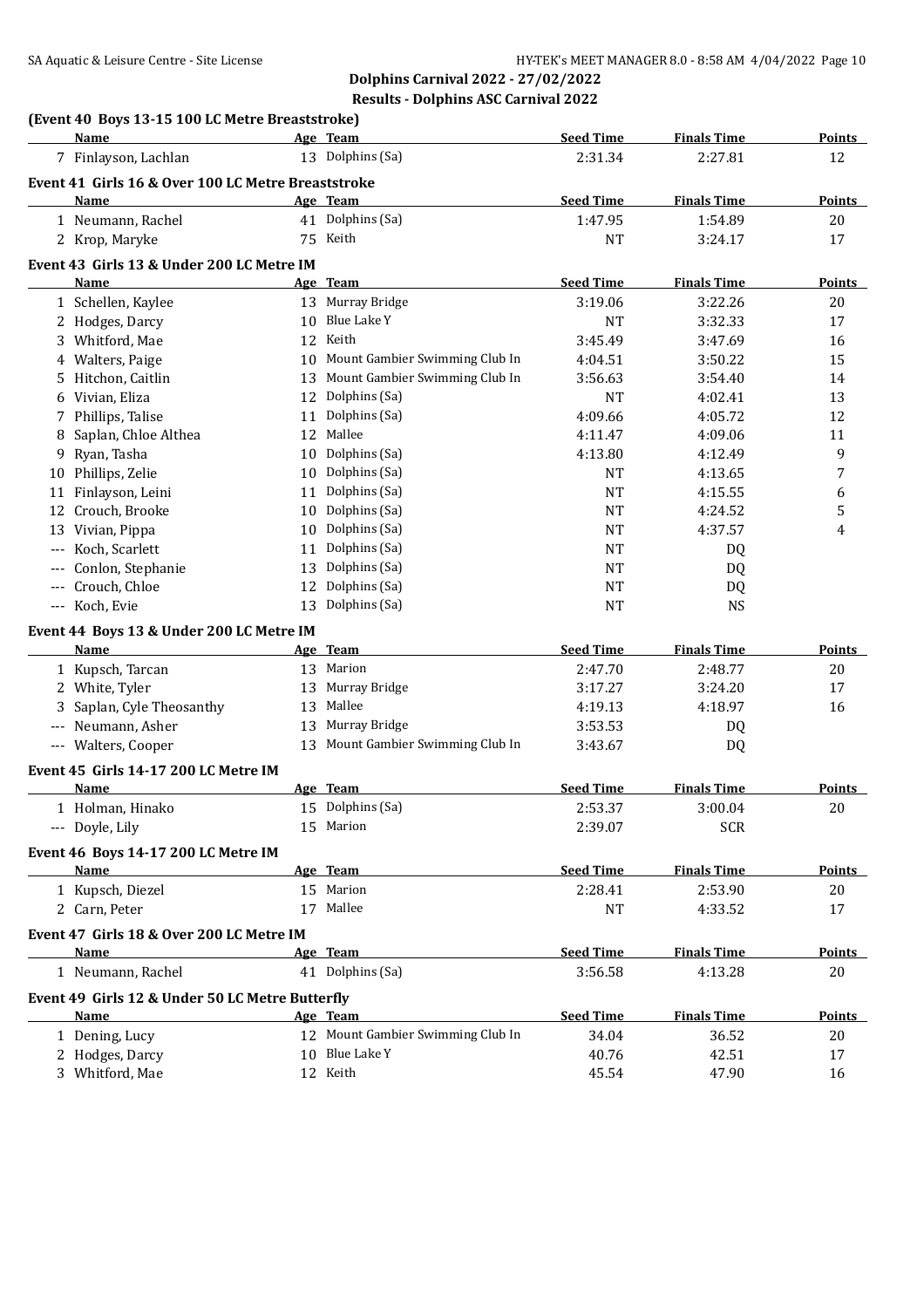**Dolphins Carnival 2022 - 27/02/2022 Results - Dolphins ASC Carnival 2022**

## **(Event 49 Girls 12 & Under 50 LC Metre Butterfly)**

|       | Name                                           |    | Age Team                          | <b>Seed Time</b> | <b>Finals Time</b> | <b>Points</b>  |
|-------|------------------------------------------------|----|-----------------------------------|------------------|--------------------|----------------|
|       | 4 Ireland, Ella                                | 12 | Murray Bridge                     | 44.63            | 47.99              | 15             |
| 5     | Saplan, Chloe Althea                           | 12 | Mallee                            | 49.49            | 51.32              | 14             |
| 6     | Phillips, Zelie                                | 10 | Dolphins (Sa)                     | 52.90            | 52.67              | 13             |
| 7     | Phillips, Talise                               | 11 | Dolphins (Sa)                     | 52.47            | 53.49              | 12             |
| 8     | Davy, Ella                                     | 12 | Murray Bridge                     | 50.81            | 53.98              | 11             |
| 9     | Bressington, Alexandra                         | 11 | Mallee                            | 58.89            | 55.19              | 9              |
| 10    | Ryan, Tasha                                    | 10 | Dolphins (Sa)                     | 52.46            | 55.50              | 7              |
|       | 11 Neumann, Esther                             | 11 | Murray Bridge                     | 51.67            | 56.97              | 6              |
|       | 12 Harvey, Zoe                                 | 12 | Dolphins (Sa)                     | 57.14            | 1:00.25            | 5              |
| 13    | Brooksby, Esha                                 | 11 | Mount Gambier Swimming Club In    | 1:06.52          | 1:00.53            | 4              |
|       | 14 Evans, Emily                                | 10 | Mallee                            | <b>NT</b>        | 1:04.27            | 3              |
| 15    | Oxlade, Jessica                                | 11 | Mount Gambier Swimming Club In    | 57.40            | 1:04.57            | $\overline{c}$ |
|       | 16 Carpenter, Beth                             | 11 | Dolphins (Sa)                     | 1:03.28          | 1:07.86            | $\mathbf{1}$   |
| 17    | Harvey, Lilly                                  | 11 | Dolphins (Sa)                     | 1:01.62          | 1:14.57            |                |
| 18    | Fullgrabe, Zara                                | 8  | Murray Bridge                     | 1:30.00          | 1:16.40            |                |
|       | Cook, Zoe                                      | 11 | Dolphins (Sa)                     | <b>NT</b>        | DQ                 |                |
|       | Ireland, Charlie                               | 10 | Murray Bridge                     | 1:00.27          | DQ                 |                |
|       | Lusher, Sienna                                 | 11 | Dolphins (Sa)                     | <b>NT</b>        | DQ                 |                |
|       | Orton, Anna                                    | 12 | Dolphins (Sa)                     | 1:11.72          | DQ                 |                |
|       | Koch, Scarlett                                 | 11 | Dolphins (Sa)                     | <b>NT</b>        | DQ                 |                |
|       | Forster, Ella                                  |    | 12 Clovercrest                    | 38.05            | <b>NS</b>          |                |
|       | Event 50 Boys 12 & Under 50 LC Metre Butterfly |    |                                   |                  |                    |                |
|       | Name                                           |    | Age Team                          | <b>Seed Time</b> | <b>Finals Time</b> | <b>Points</b>  |
|       | 1 Kupsch, Phoenix                              |    | 11 Marion                         | 36.34            | 38.01              | 20             |
| 2     | Tink, Harrison                                 | 11 | Dolphins (Sa)                     | 50.19            | 50.93              | 17             |
| 3     | Quilter, Finn                                  | 12 | Dolphins (Sa)                     | 42.25            | 53.46              | 16             |
| 4     | Burford, Darcy                                 | 10 | Mount Gambier Swimming Club In    | 1:05.84          | 1:00.85            | 15             |
| 5     | Hitchon, Alex                                  | 11 | Mount Gambier Swimming Club In    | 1:00.71          | 1:02.84            | 14             |
|       | Dickinson, Harry                               | 9  | Dolphins (Sa)                     | 1:06.85          | 1:09.70            | 13             |
|       | Grosser, Clarrie                               | 11 | Dolphins (Sa)                     | <b>NT</b>        | 1:25.04            | 12             |
| $---$ | Sanders, Patrick                               | 8  | Keith                             | NT               | DQ                 |                |
| $---$ | Dawes, Jack                                    | 11 | Dolphins (Sa)                     | 1:14.20          | <b>NS</b>          |                |
| $---$ | Belluzzo, Darcy                                | 11 | Dolphins (Sa)                     | 1:17.15          | <b>NS</b>          |                |
|       |                                                |    |                                   |                  |                    |                |
|       | Event 51 Girls 13-15 50 LC Metre Butterfly     |    |                                   |                  |                    |                |
|       | <u>Name</u>                                    |    | Age Team                          | <b>Seed Time</b> | <b>Finals Time</b> | <b>Points</b>  |
|       | 1 Holman, Hinako                               | 15 | Dolphins (Sa)                     | 32.91            | 34.31              | 20             |
|       | 2 Starr, Annabelle                             | 14 | Mountain Pool                     | 33.73            | 34.77              | 17             |
| 3.    | Scott, Charlotte                               | 15 | Mount Gambier Swimming Club In    | 38.97            | 40.03              | 16             |
| 4     | Brooksby, Nevae                                | 13 | Mount Gambier Swimming Club In    | 43.57            | 41.45              | 15             |
| 5     | Ratzmer, Haylee                                | 14 | Mountain Pool                     | 41.21            | 41.96              | 14             |
| 6     | Schellen, Kaylee                               | 13 | Murray Bridge                     | 42.76            | 44.76              | 13             |
| 7     | Hitchon, Caitlin                               | 13 | Mount Gambier Swimming Club In    | 47.25            | 53.25              | 12             |
| $---$ | Koch, Evie                                     | 13 | Dolphins (Sa)                     | NT               | <b>SCR</b>         |                |
| $---$ | Schneider, Kida                                | 14 | Dolphins (Sa)                     | 46.49            | SCR                |                |
|       | Event 52 Boys 13-15 50 LC Metre Butterfly      |    |                                   |                  |                    |                |
|       | <b>Name</b>                                    |    | Age Team                          | <b>Seed Time</b> | <b>Finals Time</b> | <b>Points</b>  |
|       | 1 Stratford, Elijah                            |    | 15 Mount Gambier Swimming Club In | 30.07            | 33.99              | 20             |
|       | 2 Kupsch, Tarcan                               | 13 | Marion                            | 35.19            | 36.35              | 17             |
|       | 3 Wegener, Ryan                                |    | 15 Dolphins (Sa)                  | 47.29            | 47.58              | 16             |
|       |                                                |    |                                   |                  |                    |                |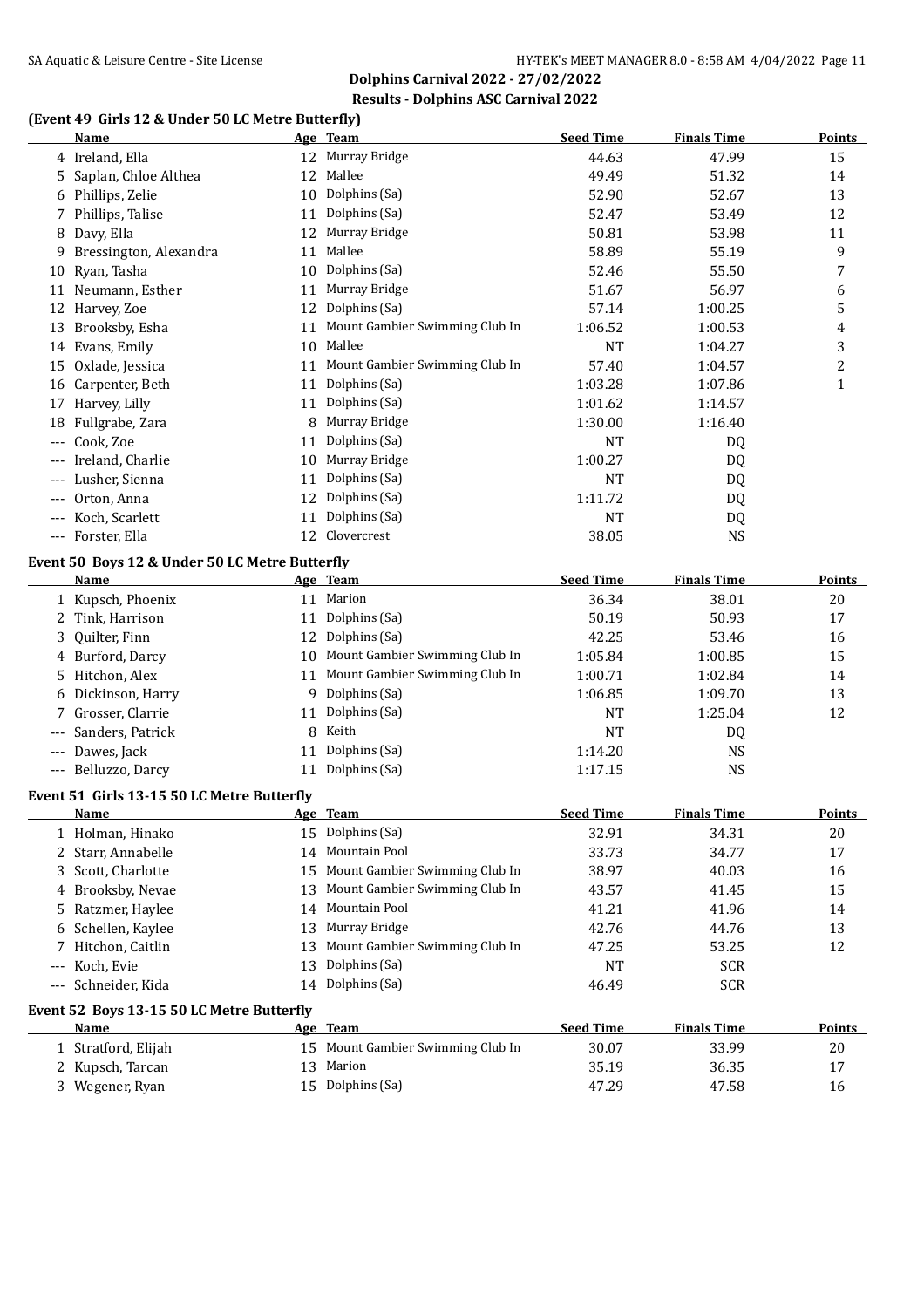**Dolphins Carnival 2022 - 27/02/2022 Results - Dolphins ASC Carnival 2022**

# **(Event 52 Boys 13-15 50 LC Metre Butterfly)**

|       | Name                                            |            | Age Team                          | <b>Seed Time</b> | <b>Finals Time</b> | Points        |
|-------|-------------------------------------------------|------------|-----------------------------------|------------------|--------------------|---------------|
|       | 4 Neumann, Asher                                |            | 13 Murray Bridge                  | 50.16            | 51.04              | 15            |
|       | 5 Grosser, Hudson                               |            | 13 Dolphins (Sa)                  | 1:01.19          | 53.15              | 14            |
|       | Event 53 Girls 16 & Over 50 LC Metre Butterfly  |            |                                   |                  |                    |               |
|       | Name                                            |            | Age Team                          | <b>Seed Time</b> | <b>Finals Time</b> | Points        |
|       | 1 Langley, Clare                                |            | 19 Dolphins (Sa)                  | <b>NT</b>        | 37.27              | $20\,$        |
|       | 2 Longbottom, Bronwyn                           |            | 43 Dolphins (Sa)                  | 36.58            | 40.06              | 17            |
|       | 3 Neumann, Rachel                               | 41         | Dolphins (Sa)                     | 48.38            | 49.00              | 16            |
|       | 4 Neumann, Rachel                               |            | 46 Murray Bridge                  | 55.89            | 58.93              | 15            |
|       | 5 Carn, Melissa                                 |            | 19 Mallee                         | <b>NT</b>        | 1:05.46            | 14            |
|       | --- Appelkamp, Riki-Lee                         |            | 40 Keith                          | 46.69            | <b>NS</b>          |               |
|       |                                                 |            |                                   |                  |                    |               |
|       | Event 55 Mixed 100 LC Metre Butterfly           |            |                                   |                  |                    |               |
|       | Name                                            |            | Age Team                          | <b>Seed Time</b> | <b>Finals Time</b> | <b>Points</b> |
|       | 1 Starr, Annabelle                              |            | 14 Mountain Pool                  | 1:14.67          | 1:18.90            | 20            |
|       | 2 Dening, Lucy                                  |            | 12 Mount Gambier Swimming Club In | 1:23.01          | 1:24.48            | 17            |
|       | 3 Carn, Peter                                   |            | 17 Mallee                         | <b>NT</b>        | 2:23.51            | 16            |
|       | Event 56 Girls 8 & Under 50 LC Metre Backstroke |            |                                   |                  |                    |               |
|       | Name                                            |            | Age Team                          | <b>Seed Time</b> | <b>Finals Time</b> | <b>Points</b> |
|       | 1 Fullgrabe, Zara                               |            | 8 Murray Bridge                   | 56.57            | 1:03.03            | 20            |
|       | 2 Neale, Skye                                   | 8          | Dolphins (Sa)                     | 1:11.90          | 1:04.16            | 17            |
| 3     | White, Chloe                                    | 8          | Murray Bridge                     | 1:07.27          | 1:11.68            | 16            |
|       | 4 Hodges, Maggie                                | 8          | Blue Lake Y                       | 1:04.38          | 1:11.80            | 15            |
|       | 5 Orton, Daisy                                  |            | Dolphins (Sa)                     | 1:40.35          | 1:21.67            | 14            |
|       | 6 Farmer, Isabelle                              |            | 7 Murray Bridge                   | 1:23.02          | 1:33.02            | 13            |
|       | 7 Dickinson, Molly                              |            | 7 Dolphins (Sa)                   | 1:29.35          | 1:39.55            | 12            |
|       | --- Davy, Zali                                  |            | 7 Dolphins (Sa)                   | 1:21.47          | <b>SCR</b>         |               |
|       | Event 57 Boys 8 & Under 50 LC Metre Backstroke  |            |                                   |                  |                    |               |
|       | Name                                            |            | Age Team                          | <b>Seed Time</b> | <b>Finals Time</b> | <b>Points</b> |
|       | 1 Saplan, Josh Christian                        |            | 8 Mallee                          | 1:05.02          | 1:07.80            |               |
|       |                                                 |            | Dolphins (Sa)                     |                  |                    | 20            |
|       | 2 Phllips, Emmett                               | 8          | Dolphins (Sa)                     | 1:07.15          | 1:11.92            | 17            |
|       | 3 Nash, Deklan                                  | 8          | Dolphins (Sa)                     | 1:18.80          | 1:18.17            | 16            |
|       | 4 Orton, Louis<br>Orton, James                  | 8          | Dolphins (Sa)                     | 1:30.26          | 1:19.67            | 15            |
| 5.    |                                                 | 8          | Keith                             | 1:57.51          | 1:33.93            | 14            |
| 6     | Sanders, Patrick                                | 8          |                                   | 1:56.69          | 1:39.89            | 13            |
| $---$ | Gill, Lincoln                                   | 8          | Dolphins (Sa)                     | <b>NT</b>        | <b>SCR</b>         |               |
|       | Event 58 Girls 9-10 50 LC Metre Backstroke      |            |                                   |                  |                    |               |
|       | <u>Name</u>                                     | <u>Age</u> | Team                              | <b>Seed Time</b> | <b>Finals Time</b> | <b>Points</b> |
|       | 1 Walters, Paige                                | 10         | Mount Gambier Swimming Club In    | 46.50            | 48.91              | 20            |
|       | 2 Crouch, Brooke                                | 10         | Dolphins (Sa)                     | 1:05.74          | 54.88              | 17            |
|       | 3 Ireland, Charlie                              | 10         | Murray Bridge                     | 54.74            | 56.16              | 16            |
| 4     | Phillips, Zelie                                 | 10         | Dolphins (Sa)                     | 53.16            | 57.06              | 15            |
| 5     | Saplan, Camille Jilian                          | 10         | Mallee                            | 58.21            | 57.11              | 14            |
| 6     | Ryan, Tasha                                     | 10         | Dolphins (Sa)                     | 50.79            | 57.42              | 13            |
| 7     | O'Connor, Ashlyn                                | 10         | Keith                             | 1:00.34          | 58.78              | 12            |
| 8     | Rowett, Eve                                     | 10         | Dolphins (Sa)                     | 54.79            | 59.33              | 11            |
| 9     | Farmer, Bridget                                 | 10         | Murray Bridge                     | 1:05.46          | 1:04.40            | 9             |
| 10    | Vivian, Pippa                                   | 10         | Dolphins (Sa)                     | 1:11.03          | 1:04.93            | 7             |
| 11    | Carter, Gabby                                   | 10         | Dolphins (Sa)                     | 1:06.42          | 1:09.56            | 6             |
|       | 12 Evans, Emily                                 | 10         | Mallee                            | <b>NT</b>        | 1:10.09            | 5             |
|       |                                                 |            |                                   |                  |                    |               |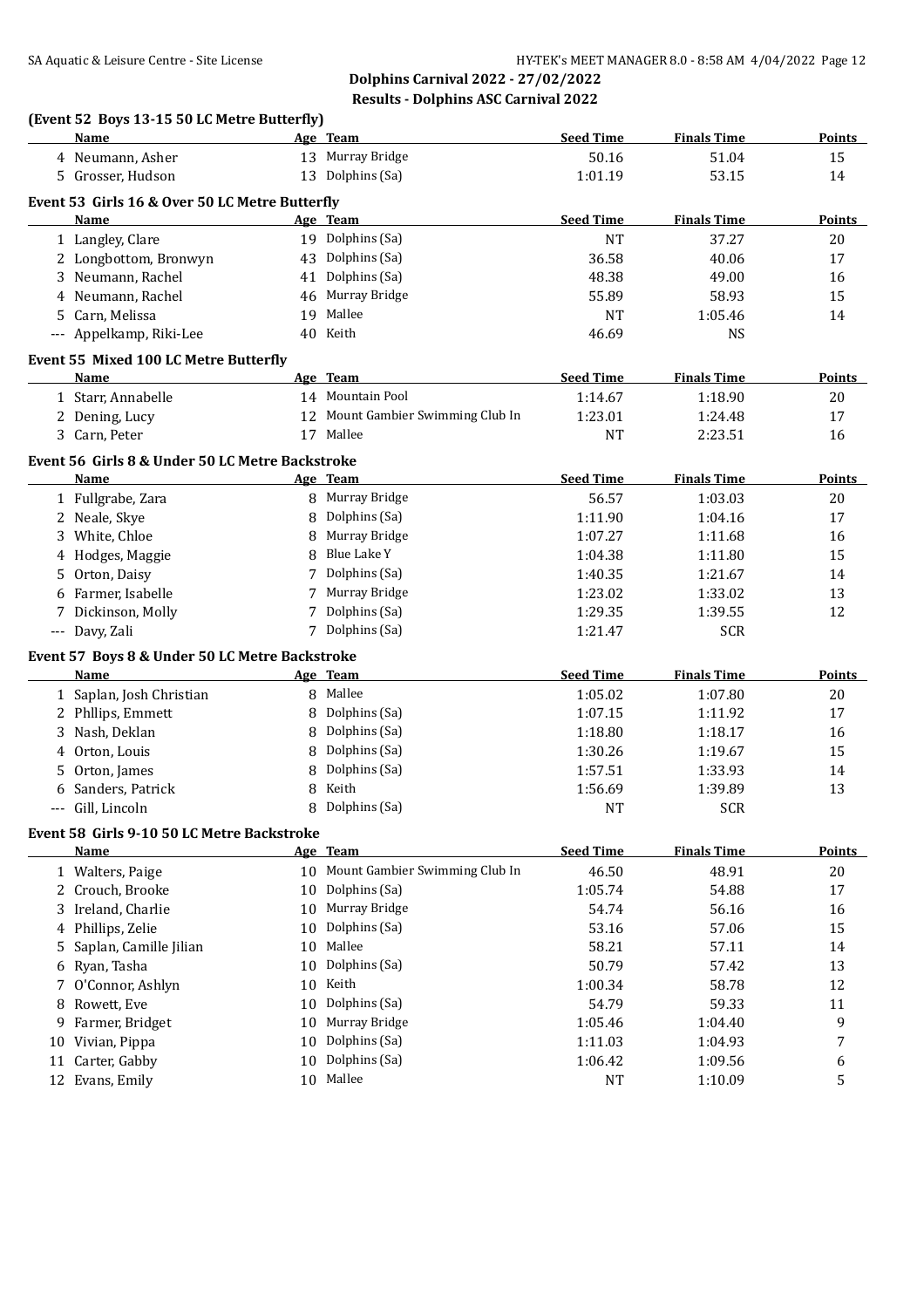**Dolphins Carnival 2022 - 27/02/2022 Results - Dolphins ASC Carnival 2022**

## **(Event 58 Girls 9-10 50 LC Metre Backstroke)**

|    | <b>Name</b>                                 |          | Age Team                          | <b>Seed Time</b> | <b>Finals Time</b> | <b>Points</b>           |
|----|---------------------------------------------|----------|-----------------------------------|------------------|--------------------|-------------------------|
|    | 13 Gill-O'Donovan, Cora                     |          | 9 Dolphins (Sa)                   | 1:15.42          | 1:12.75            | $\overline{4}$          |
|    | 14 Mcgregor, Missy                          |          | 9 Dolphins (Sa)                   | 1:10.81          | 1:14.31            | 3                       |
|    | 15 Tink, Matilda                            | 10       | Dolphins (Sa)                     | 1:24.15          | 1:26.79            | $\overline{c}$          |
|    | 16 McCarthy, Macy                           | 10       | Dolphins (Sa)                     | 1:22.80          | 1:29.86            | $\mathbf{1}$            |
| 17 | Orton, Felicity                             | 10       | Dolphins (Sa)                     | 1:41.13          | 1:33.77            |                         |
|    | 18 Altus, Erin                              | 9        | Dolphins (Sa)                     | 1:50.52          | 1:35.32            |                         |
|    | 19 Carpenter, Kate                          | 9        | Dolphins (Sa)                     | 1:46.73          | 1:47.68            |                         |
|    | Event 59 Boys 9-10 50 LC Metre Backstroke   |          |                                   |                  |                    |                         |
|    | Name                                        |          | Age Team                          | <b>Seed Time</b> | <b>Finals Time</b> | <b>Points</b>           |
|    | 1 Burford, Darcy                            |          | 10 Mount Gambier Swimming Club In | 43.04            | 47.51              | 20                      |
|    | 2 Dodson, Flynn                             |          | 10 Dolphins (Sa)                  | 1:04.08          | 1:00.88            | 17                      |
| 3  | Dickinson, Harry                            | 9        | Dolphins (Sa)                     | 59.60            | 1:03.97            | 16                      |
|    | 4 Neale, Tate                               | 10       | Dolphins (Sa)                     | 1:06.54          | 1:04.28            | 15                      |
|    | Finlayson, Charlie                          | 10       | Dolphins (Sa)                     | 1:10.22          | 1:06.96            | 14                      |
| 6  | Wegener, Ben                                | 10       | Dolphins (Sa)                     | 1:16.61          | 1:07.90            | 13                      |
| 7  | Schneider, Bentley                          | 9        | Dolphins (Sa)                     | 1:03.85          | 1:11.50            | 12                      |
| 8  | Mcgregor, Digby                             | 10       | Dolphins (Sa)                     | 1:12.74          | 1:11.59            | 11                      |
| 9  | Koch, Xavier                                | 9        | Dolphins (Sa)                     | NT               | 1:15.11            | 9                       |
| 10 | Nash, Hunter                                | 10       | Dolphins (Sa)                     | 1:10.84          | 1:15.91            | 7                       |
|    | 11 Arney, Mitchell                          | 9        | Dolphins (Sa)                     | 1:20.14          | 1:17.37            | 6                       |
|    | 12 Lusher, Blair                            | 10       | Dolphins (Sa)                     | 1:23.68          | 1:19.12            | 5                       |
|    | 13 Excell, Beau                             |          | 9 Dolphins (Sa)                   | 1:21.99          | 1:24.69            | 4                       |
|    |                                             |          |                                   |                  |                    |                         |
|    | Event 60 Girls 11-12 50 LC Metre Backstroke |          |                                   |                  |                    |                         |
|    | Name                                        |          | Age Team                          | <b>Seed Time</b> | <b>Finals Time</b> | <b>Points</b>           |
|    | 1 Dening, Lucy                              | 12       | Mount Gambier Swimming Club In    | 37.22            | 44.86              | 20                      |
|    | 2 Meakins, Alekza                           | 12       | Dolphins (Sa)                     | 46.40            | 46.07              | 17                      |
| 3  | Orton, Anna                                 | 12       | Dolphins (Sa)                     | 52.22            | 47.94              | 16                      |
|    | 4 Ireland, Ella                             | 12       | Murray Bridge                     | 44.97            | 47.98              | 15                      |
| 5  | Oxlade, Jessica                             | 11       | Mount Gambier Swimming Club In    | 47.02            | 49.33              | 14                      |
|    | 6 Harvey, Zoe                               | 12       | Dolphins (Sa)                     | 52.27            | 49.91              | 13                      |
| 7  | Vivian, Eliza                               | 12       | Dolphins (Sa)                     | 56.72            | 50.70              | 12                      |
| 8  | Davy, Ella                                  | 12       | Murray Bridge<br>Mallee           | 49.53            | 50.97              | 11                      |
| 9  | Saplan, Chloe Althea                        | 12       | Dolphins (Sa)                     | 52.27            | 53.97              | 9                       |
| 10 | Wegener, Ella                               | 12       | 12 Dolphins (Sa)                  | 57.58<br>57.41   | 54.69              | 7                       |
|    | 11 Crouch, Chloe                            |          | Mount Gambier Swimming Club In    |                  | 55.43              | 6                       |
|    | 12 Brooksby, Esha                           | 11       | Dolphins (Sa)                     | 53.31            | 55.45<br>55.87     | 5                       |
|    | 13 Phillips, Talise                         | 11       | Murray Bridge                     | 55.48            | 57.20              | 4                       |
|    | 14 Purvis, Lilly<br>Bressington, Alexandra  | 12       | Mallee                            | 55.34            |                    | 3                       |
| 15 |                                             | 11       | Murray Bridge                     | 55.68            | 57.62              | $\overline{\mathbf{c}}$ |
| 16 | Swan, Clara                                 | 11<br>11 | Dolphins (Sa)                     | NT               | 1:01.04            | $\mathbf{1}$            |
| 17 | Finlayson, Leini                            |          | Dolphins (Sa)                     | 58.35            | 1:01.27            |                         |
|    | 18 Koch, Scarlett<br>Carpenter, Beth        | 11<br>11 | Dolphins (Sa)                     | NT               | 1:02.66            |                         |
| 19 | 20 Lusher, Sienna                           |          | Dolphins (Sa)                     | 1:08.57          | 1:04.54            |                         |
|    |                                             | 11       |                                   | NT               | 1:04.59            |                         |
| 21 | Swan, Gabrielle                             | 12       | Murray Bridge<br>Starplex         | NT               | 1:07.41            |                         |
| 22 | Smith, Eliza                                | 11       | Dolphins (Sa)                     | 1:02.75          | 1:07.52            |                         |
| 23 | Harvey, Lilly                               | 11       | Dolphins (Sa)                     | 1:10.37          | 1:11.49            |                         |
| 24 | Mead, Bella                                 | 11       | Dolphins (Sa)                     | 1:15.58          | 1:13.41            |                         |
| 25 | Orton, Elsie                                | 11       | Clovercrest                       | 1:17.07          | 1:17.54            |                         |
|    | --- Forster, Ella                           | 12       |                                   | 41.37            | <b>NS</b>          |                         |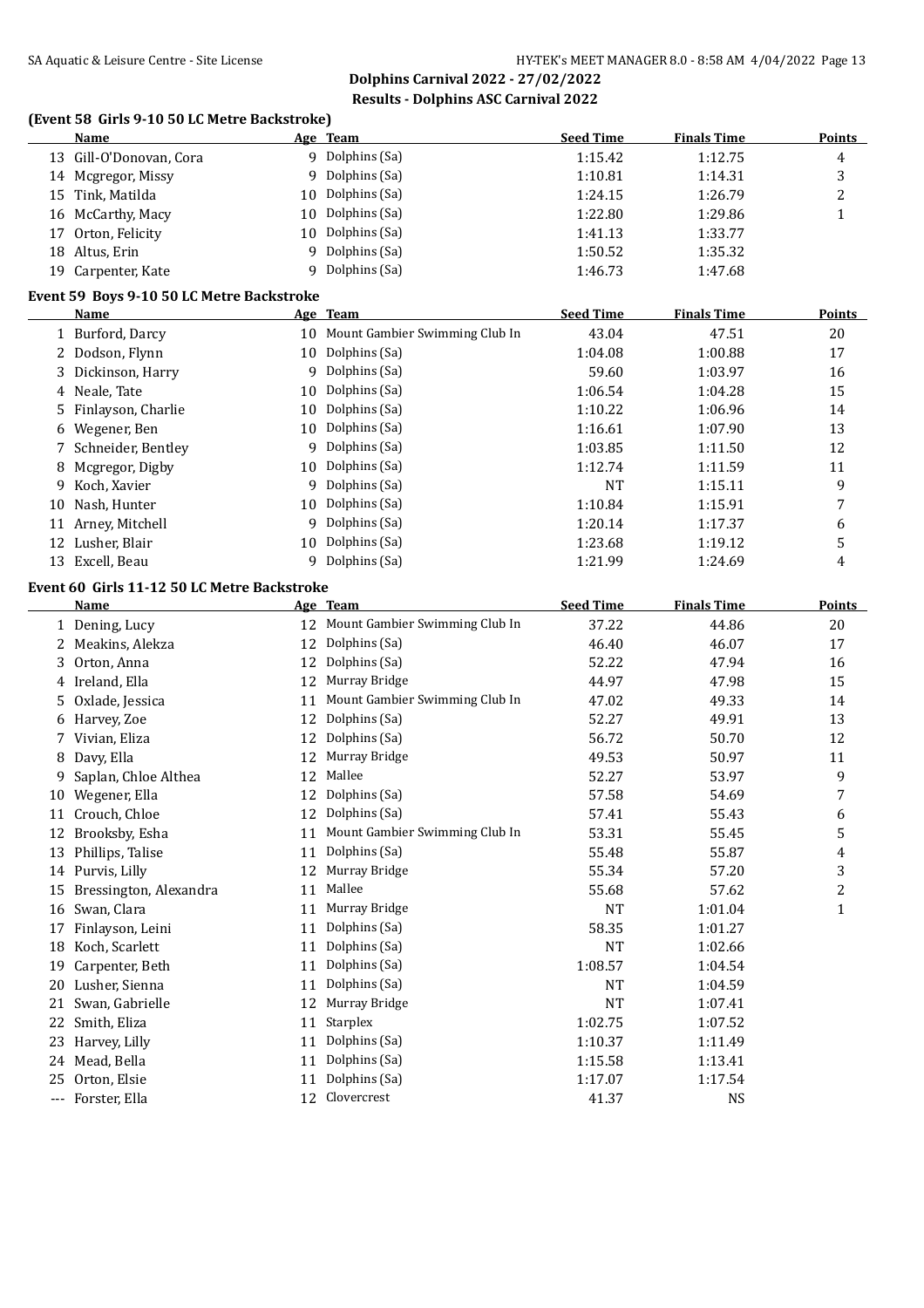**Dolphins Carnival 2022 - 27/02/2022 Results - Dolphins ASC Carnival 2022**

# **Event 61 Boys 11-12 50 LC Metre Backstroke**

|       | <b>Name</b>                                 |    | Age Team                          | <b>Seed Time</b> | <b>Finals Time</b> | <b>Points</b> |
|-------|---------------------------------------------|----|-----------------------------------|------------------|--------------------|---------------|
|       | 1 Kupsch, Phoenix                           |    | 11 Marion                         | 35.48            | 39.84              | 20            |
|       | 2 Tink, Harrison                            | 11 | Dolphins (Sa)                     | 46.69            | 47.77              | 17            |
| 3     | Gill-O'Donovan, Oisin                       | 11 | Dolphins (Sa)                     | 1:00.88          | 56.01              | 16            |
|       | 4 Hitchon, Alex                             | 11 | Mount Gambier Swimming Club In    | 53.61            | 56.43              | 15            |
| 5     | Orton, Henry                                | 12 | Dolphins (Sa)                     | 59.45            | 58.73              | 14            |
| 6     | Belluzzo, Darcy                             | 11 | Dolphins (Sa)                     | 1:03.16          | 1:00.00            | 13            |
| 7     | Dodson, Cooper                              | 12 | Dolphins (Sa)                     | 1:02.17          | 1:02.36            | 12            |
| 8     | Grosser, Clarrie                            | 11 | Dolphins (Sa)                     | 57.88            | 1:02.46            | 11            |
| 9     | Blackwell, Logan                            | 12 | Dolphins (Sa)                     | 1:04.84          | 1:05.92            | 9             |
|       | 10 Dawes, Jack                              | 11 | Dolphins (Sa)                     | 1:03.28          | 1:06.07            | 7             |
|       | 11 Orton, Jack                              | 11 | Dolphins (Sa)                     | 1:16.31          | 1:10.51            | 6             |
|       | 12 Longbottom, Toby                         | 12 | Dolphins (Sa)                     | 1:11.28          | 1:10.75            | 5             |
|       | Event 62 Girls 13-14 50 LC Metre Backstroke |    |                                   |                  |                    |               |
|       | Name                                        |    | Age Team                          | <b>Seed Time</b> | <b>Finals Time</b> | <b>Points</b> |
|       | 1 Starr, Annabelle                          |    | 14 Mountain Pool                  | 36.62            | 39.89              | 20            |
|       | 2 Ratzmer, Haylee                           | 14 | Mountain Pool                     | 41.46            | 43.59              | 17            |
|       | 3 Schellen, Kaylee                          | 13 | Murray Bridge                     | 43.94            | 45.36              | 16            |
|       | Brooksby, Nevae                             | 13 | Mount Gambier Swimming Club In    | 47.21            | 45.61              | 15            |
| 5.    | Hitchon, Caitlin                            | 13 | Mount Gambier Swimming Club In    | 47.55            | 49.24              | 14            |
| 6     | Carter, Alissa                              | 13 | Dolphins (Sa)                     | 1:04.01          | 1:01.64            | 13            |
|       | Conlon, Stephanie                           | 13 | Dolphins (Sa)                     | <b>NT</b>        | 1:20.82            | 12            |
|       | Schneider, Kida                             | 14 | Dolphins (Sa)                     | 43.20            | <b>NS</b>          |               |
| $---$ |                                             | 13 | Dolphins (Sa)                     |                  |                    |               |
| $---$ | Koch, Evie                                  |    |                                   | <b>NT</b>        | <b>SCR</b>         |               |
|       | Event 63 Boys 13-14 50 LC Metre Backstroke  |    |                                   |                  |                    |               |
|       | Name                                        |    | Age Team                          | <b>Seed Time</b> | <b>Finals Time</b> | <b>Points</b> |
|       | 1 Kupsch, Tarcan                            | 13 | Marion                            | 36.35            | 36.62              | 20            |
|       | 2 Smith, Jarrad                             | 14 | Starplex                          | 37.27            | 42.10              | 17            |
| 3     | Neale, Kobi                                 | 13 | Dolphins (Sa)                     | 45.90            | 47.16              | 16            |
|       | Neumann, Asher                              | 13 | Murray Bridge                     | 45.45            | 47.22              | 15            |
| 5.    | Walters, Cooper                             | 13 | Mount Gambier Swimming Club In    | 45.66            | 49.40              | 14            |
| 6     | Saplan, Cyle Theosanthy                     | 13 | Mallee                            | 51.52            | 50.36              | 13            |
|       | Grosser, Hudson                             | 13 | Dolphins (Sa)                     | 58.11            | 57.94              | 12            |
| 8     | Rogers, Thomas                              | 14 | Dolphins (Sa)                     | <b>NT</b>        | 1:00.10            | 11            |
| 9     | Finlayson, Lachlan                          | 13 | Dolphins (Sa)                     | 1:05.20          | 1:04.13            | 9             |
|       | 10 Carn, Andrew                             |    | 14 Mallee                         | 1:22.57          | 1:20.95            | 7             |
|       | Event 64 Girls 15-17 50 LC Metre Backstroke |    |                                   |                  |                    |               |
|       | Name                                        |    | Age Team                          | <b>Seed Time</b> | <b>Finals Time</b> | Points        |
|       | 1 Holman, Hinako                            |    | 15 Dolphins (Sa)                  | 33.85            | 37.09              | 20            |
|       | 2 Scott, Charlotte                          |    | 15 Mount Gambier Swimming Club In | 41.72            | 42.64              | 17            |
|       | Event 65 Boys 15-17 50 LC Metre Backstroke  |    |                                   |                  |                    |               |
|       | <b>Name</b>                                 |    | Age Team                          | <b>Seed Time</b> | <b>Finals Time</b> | <b>Points</b> |
|       | 1 Kupsch, Diezel                            |    | 15 Marion                         | 32.39            | 36.85              | 20            |
|       | 2 Stratford, Elijah                         |    | 15 Mount Gambier Swimming Club In | 34.08            | 40.52              | 17            |
|       | 3 Wegener, Ryan                             |    | 15 Dolphins (Sa)                  | 40.74            | 44.25              | 16            |
|       | 4 Carn, Peter                               |    | 17 Mallee                         | 58.29            | 1:02.19            | 15            |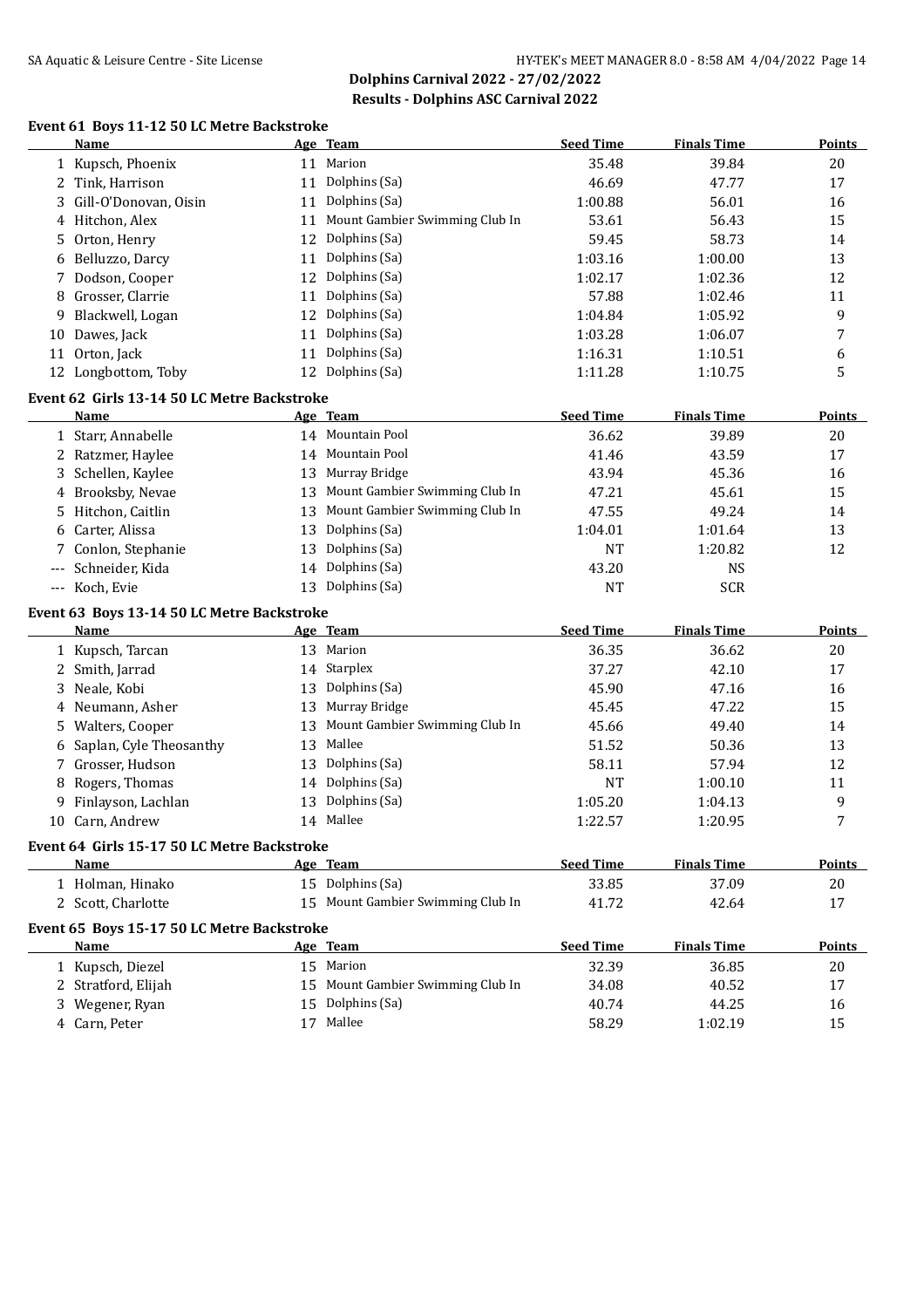**Dolphins Carnival 2022 - 27/02/2022 Results - Dolphins ASC Carnival 2022**

#### **Event 66 Girls 18 & Over 50 LC Metre Backstroke**

|          | <b>Name</b>                                       |                 | Age Team                          | <b>Seed Time</b>     | <b>Finals Time</b> | <b>Points</b> |
|----------|---------------------------------------------------|-----------------|-----------------------------------|----------------------|--------------------|---------------|
|          | 1 Langley, Clare                                  |                 | 19 Dolphins (Sa)                  | <b>NT</b>            | 39.17              | 20            |
|          | 2 Pudney, Rebecca                                 | 42              | Mallee                            | <b>NT</b>            | 49.63              | 17            |
| 3        | Carn, Melissa                                     |                 | 19 Mallee                         | 1:00.51              | 1:03.48            | 16            |
| 4        | Neumann, Rachel                                   | 46              | Murray Bridge                     | 1:02.45              | 1:03.65            | 15            |
| 5        | Krop, Maryke                                      | 75              | Keith                             | <b>NT</b>            | 1:17.90            | 14            |
| $\cdots$ | Finlayson, Fleur                                  | 41              | Dolphins (Sa)                     | 48.04                | <b>NS</b>          |               |
|          | Event 68 Girls 12 & Under 100 LC Metre Backstroke |                 |                                   |                      |                    |               |
|          | <b>Name</b>                                       |                 | Age Team                          | <b>Seed Time</b>     | <b>Finals Time</b> | <b>Points</b> |
|          | 1 Dening, Lucy                                    |                 | 12 Mount Gambier Swimming Club In | 1:23.11              | 1:36.24            | 20            |
|          | 2 Oxlade, Jessica                                 |                 | 11 Mount Gambier Swimming Club In | 1:39.86              | 1:47.34            | 17            |
|          | 3 Walters, Paige                                  |                 | 10 Mount Gambier Swimming Club In | 1:42.67              | 1:47.73            | 16            |
|          | 4 Harvey, Zoe                                     | 12              | Dolphins (Sa)                     | 1:56.39              | 1:53.57            | 15            |
|          | Meakins, Alekza                                   | 12              | Dolphins (Sa)                     | NT                   | 1:55.28            | 14            |
| 5        | Davy, Ella                                        | 12              | Murray Bridge                     | 1:47.04              | 1:57.52            | 13            |
| 6<br>7   | Crouch, Brooke                                    | 10              | Dolphins (Sa)                     | 2:30.42              | 2:02.96            | 12            |
|          | Wegener, Ella                                     | 12              | Dolphins (Sa)                     | NT                   | 2:05.34            |               |
| 8        |                                                   |                 | Murray Bridge                     |                      |                    | 11            |
| 9.       | Purvis, Lilly                                     | 12              |                                   | <b>NT</b><br>2:11.27 | 2:07.78            | 9             |
| 10       | Cook, Zoe                                         | 11              | Dolphins (Sa)                     |                      | 2:10.28            | 7             |
|          | 11 Fullgrabe, Zara                                |                 | Murray Bridge                     | 2:06.86              | 2:17.36            | 6             |
| 12       | Carpenter, Beth                                   | 11              | Dolphins (Sa)                     | 2:41.09              | 2:26.85            | 5             |
| $---$    | Ireland, Charlie                                  | 10              | Murray Bridge                     | <b>NT</b>            | DQ                 |               |
|          | Lusher, Sienna                                    | 11              | Dolphins (Sa)                     | <b>NT</b>            | DQ                 |               |
|          | Harvey, Lilly                                     | 11              | Dolphins (Sa)                     | 2:24.81              | DQ                 |               |
| $---$    | Rowett, Eve                                       | 10 <sup>1</sup> | Dolphins (Sa)                     | 2:21.03              | <b>SCR</b>         |               |
|          | Event 69 Boys 12 & Under 100 LC Metre Backstroke  |                 |                                   |                      |                    |               |
|          | Name                                              |                 | Age Team                          | <b>Seed Time</b>     | <b>Finals Time</b> | <b>Points</b> |
|          | 1 Kupsch, Phoenix                                 |                 | 11 Marion                         | 1:17.38              | 1:24.27            | 20            |
|          | 2 Burford, Darcy                                  | 10              | Mount Gambier Swimming Club In    | 1:41.43              | 1:54.39            | 17            |
| 3        | Quilter, Finn                                     | 12              | Dolphins (Sa)                     | 1:59.23              | 1:56.27            | 16            |
|          | 4 Gill-O'Donovan, Oisin                           | 11              | Dolphins (Sa)                     | 2:30.48              | 2:09.58            | 15            |
| 5.       | Dodson, Flynn                                     | 10              | Dolphins (Sa)                     | 2:13.83              | 2:10.96            | 14            |
|          | 6 Belluzzo, Darcy                                 | 11              | Dolphins (Sa)                     | 2:12.12              | 2:11.05            | 13            |
| 7        | Dodson, Cooper                                    | 12              | Dolphins (Sa)                     | 2:16.19              | 2:17.10            | 12            |
| 8        | Cook, Max                                         | 10              | Dolphins (Sa)                     | NT                   | 2:22.30            | 11            |
| 9        | Dawes, Jack                                       | 11              | Dolphins (Sa)                     | 2:36.43              | 2:23.05            | 9             |
|          | 10 Dickinson, Harry                               |                 | 9 Dolphins (Sa)                   | 2:15.55              | 2:23.27            | 7             |
|          | --- Excell, Beau                                  |                 | 9 Dolphins (Sa)                   | NT                   | <b>SCR</b>         |               |
|          | Event 70 Girls 13-15 100 LC Metre Backstroke      |                 |                                   |                      |                    |               |
|          | Name                                              |                 | Age Team                          | <b>Seed Time</b>     | <b>Finals Time</b> | <b>Points</b> |
|          | 1 Holman, Hinako                                  |                 | 15 Dolphins (Sa)                  | 1:18.65              | 1:23.32            | 20            |
|          | 2 Ratzmer, Haylee                                 |                 | 14 Mountain Pool                  | 1:27.80              | 1:32.61            | 17            |
|          | --- Doyle, Lily                                   |                 | 15 Marion                         | 1:13.92              | <b>SCR</b>         |               |
|          |                                                   |                 |                                   |                      |                    |               |
|          | Event 71 Boys 13-15 100 LC Metre Backstroke       |                 |                                   |                      |                    |               |
|          | <b>Name</b>                                       |                 | Age Team                          | <b>Seed Time</b>     | <b>Finals Time</b> | <b>Points</b> |
|          | 1 Kupsch, Diezel                                  |                 | 15 Marion                         | 1:10.28              | 1:25.09            | 20            |
|          | 2 Wegener, Ryan                                   | 15              | Dolphins (Sa)                     | 1:34.17              | 1:35.68            | 17            |
|          | 3 White, Tyler                                    |                 | 13 Murray Bridge                  | 1:43.37              | 1:42.20            | 16            |
|          | 4 Walters, Cooper                                 |                 | 13 Mount Gambier Swimming Club In | 1:38.24              | 1:47.92            | 15            |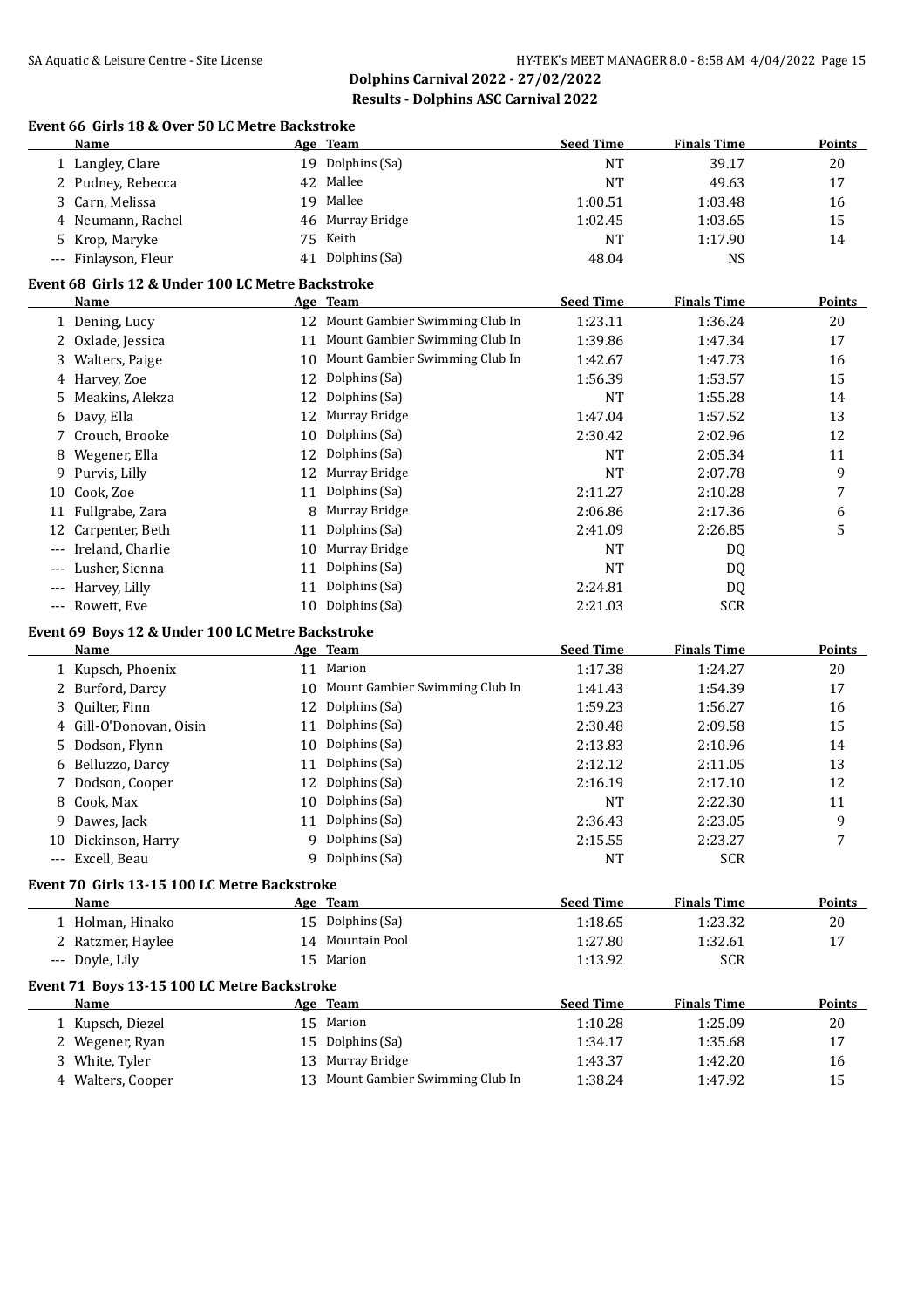|            | (Event 71 Boys 13-15 100 LC Metre Backstroke)<br>Name       | Age Team                          | <b>Seed Time</b>              | <b>Finals Time</b>      | Points                         |
|------------|-------------------------------------------------------------|-----------------------------------|-------------------------------|-------------------------|--------------------------------|
|            | --- Neale, Kobi                                             | 13 Dolphins (Sa)                  | 1:43.86                       | DQ                      |                                |
|            | Event 72 Girls 16 & Over 100 LC Metre Backstroke            |                                   |                               |                         |                                |
|            | Name                                                        | Age Team                          | <b>Seed Time</b>              | <b>Finals Time</b>      | Points                         |
|            | 1 Langley, Clare                                            | 19 Dolphins (Sa)                  | <b>NT</b>                     | 1:29.95                 | 20                             |
|            | 2 Carn, Melissa                                             | 19 Mallee                         | 2:04.53                       | 2:16.45                 | 17                             |
|            | Event 74 Mixed 200 LC Metre Freestyle Relay                 |                                   |                               |                         |                                |
|            | <b>Team</b>                                                 | Relay                             | <b>Seed Time</b>              | <b>Finals Time</b>      | Points                         |
|            | 1 Dolphins (Sa)                                             | $\mathsf C$                       | <b>NT</b>                     | 2:24.34                 | 40                             |
|            | 1) Holman, Hinako W15                                       | 2) Langley, Clare W19             | 3) Wegener, Ryan M15          | 4) Meakins, Alekza W12  |                                |
|            | 2 Murray Bridge                                             | A                                 | <b>NT</b>                     | 2:35.30                 | 34                             |
|            | 1) Neumann, Asher M13                                       | 2) Neumann, Esther W11            | 3) White, Tyler M13           | 4) Davy, Ella W12       |                                |
|            | 3 Mount Gambier Swimming Club I                             | $\mathbf{A}$                      | <b>NT</b>                     | 2:36.16                 | 32                             |
|            | 1) Stratford, Elijah M15                                    | 2) Hitchon, Alex M11              | 3) Walters, Cooper M13        | 4) Burford, Darcy M10   |                                |
|            | 4 Mount Gambier Swimming Club I                             | C                                 | <b>NT</b>                     | 2:38.33                 | 30                             |
|            | 1) Scott, Charlotte W15                                     | 2) Hitchon, Caitlin W13           | 3) Brooksby, Nevae W13        | 4) Dening, Lucy W12     |                                |
|            | 5 Dolphins (Sa)                                             | D                                 | <b>NT</b>                     | 2:48.38                 | 28                             |
|            | 1) Quilter, Finn M12                                        | 2) Rogers, Thomas M14             | 3) Vivian, Eliza W12          | 4) Grosser, Hudson M13  |                                |
|            | 6 Mount Gambier Swimming Club I                             | B                                 | <b>NT</b>                     | 2:51.87                 | 26                             |
|            | 1) Walters, Paige W10                                       | 2) Oxlade, Jessica W11            | 3) Brooksby, Esha W11         |                         |                                |
|            | 7 Dolphins (Sa)                                             | A                                 | <b>NT</b>                     | 3:03.84                 | 24                             |
|            | 1) Tink, Harrison M11                                       | 2) Phillips, Talise W11           | 3) Ryan, Tasha W10            | 4) Grosser, Clarrie M11 |                                |
|            | 8 Mallee                                                    | A                                 | 3:00.18                       | 3:08.05                 | 22                             |
|            | 1) Saplan, Chloe Althea W12                                 | 2) Saplan, Josh Christian M8      | 3) Saplan, Camille Jilian W10 |                         | 4) Saplan, Cyle Theosanthy M13 |
|            | 9 Dolphins (Sa)                                             | B                                 | <b>NT</b>                     | 3:15.45                 | 18                             |
|            | 1) Finlayson, Leini W11                                     | 2) Phillips, Zelie W10            | 3) Dodson, Flynn M10          | 4) Phllips, Emmett M8   |                                |
|            | 10 Mallee                                                   | B                                 | 3:07.91                       | 3:21.68                 | 14                             |
|            | 1) Carn, Peter M17                                          | 2) Carn, Andrew M14               | 3) Evans, Emily W10           |                         | 4) Bressington, Alexandra W11  |
|            | 11 Murray Bridge                                            | B                                 | <b>NT</b>                     | 4:27.05                 | 12                             |
|            | 1) Fullgrabe, Zara W8                                       | 2) White, Chloe W8                | 3) Farmer, Bridget W10        | 4) Farmer, Isabelle W7  |                                |
|            |                                                             |                                   |                               |                         |                                |
|            | Event 75 Girls 50 LC Metre Freestyle Swim-off Dash For Cash |                                   |                               |                         |                                |
|            | Name                                                        | Age Team                          | <b>Seed Time</b>              | <b>Finals Time</b>      |                                |
| - Swim-off |                                                             |                                   |                               |                         |                                |
|            | 1 Holman, Hinako                                            | 15 Dolphins (Sa)                  | NT                            | 32.30                   |                                |
|            | 2 Starr, Annabelle                                          | 14 Mountain Pool                  | <b>NT</b>                     | 32.66                   |                                |
|            | 3 Dening, Lucy                                              | 12 Mount Gambier Swimming Club In | <b>NT</b>                     | 34.36                   |                                |
|            | 4 Scott, Charlotte                                          | 15 Mount Gambier Swimming Club In | NT                            | 35.56                   |                                |
|            | 5 Brooksby, Nevae                                           | 13 Mount Gambier Swimming Club In | <b>NT</b>                     | 37.68                   |                                |
|            | --- Langley, Clare                                          | 19 Dolphins (Sa)                  | <b>NT</b>                     | <b>DQ</b>               |                                |
|            | Event 76 Boys 50 LC Metre Freestyle Swim-off Dash For Cash  |                                   |                               |                         |                                |
|            | Name                                                        | Age Team                          | <b>Seed Time</b>              | <b>Finals Time</b>      |                                |
| - Swim-off |                                                             |                                   |                               |                         |                                |
|            | 1 Stratford, Elijah                                         | 15 Mount Gambier Swimming Club In | <b>NT</b>                     | 30.49                   |                                |
|            | 2 Kupsch, Phoenix                                           | Marion<br>11                      | <b>NT</b>                     | 30.88                   |                                |
| 3          | Kupsch, Tarcan                                              | 13 Marion                         | <b>NT</b>                     | 31.76                   |                                |
| 4          | Smith, Jarrad                                               | 14 Starplex                       | <b>NT</b>                     | 33.74                   |                                |
| 5          | Wegener, Ryan                                               | 15 Dolphins (Sa)                  | <b>NT</b>                     | 35.28                   |                                |
|            | 6 Neumann, Asher                                            | 13 Murray Bridge                  | <b>NT</b>                     | 35.66                   |                                |